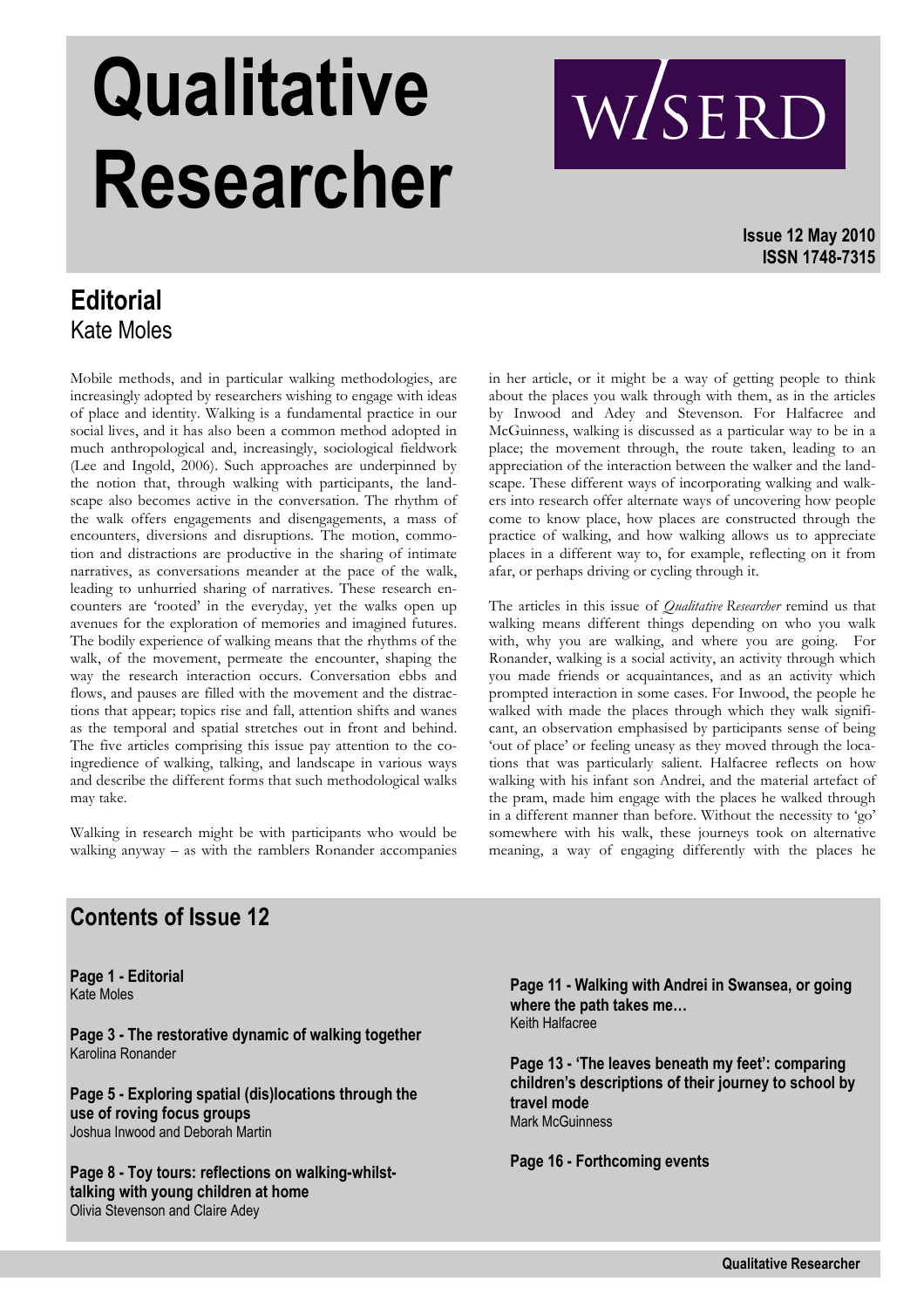moved through and thus producing different encounters. For McGuinness, the walks of the young people who were part of his research had a particular destination – school – and so it was through different ways of moving towards that destination that formed the basis of his paper. The different sensory engagement with places, and the level of description walkers highlight the way in which the different ways we move through places relate to the ways we experience, remember, imagine, and relate to them.

Engaging with walking as method and practice, Ronander looks into organised walking practices and how these constitute particular social settings. The paper considers how meaning is attached to the act of walking, and interrogates this in relation to the adoption of it as a method. Through this reflective engagement with her participant's practice and her own engagement with them through a method reliant on walking, she thinks about the material and imaginary places they move into. For Inwood, it is the dislocating potential of walking that

makes it a potent method. By walking around a university campus, the 'roving focus group' allows the researcher to engage with the reactions of the participants as and where they happen; allowing the relationship between identity and place to be felt in all its disconcerting force. This paper interrogates this artificial distinction between method and practice, and looks at how the act of walking around with the focus group allowed the researcher to engage with the immediacy of the spatial encounters.

Adey and Stevenson shift their focus to two subjects that are not often involved in walking methods; very young children and their microgeographies of the home. By embarking on tours around the home with these young children, the researchers were able to uncover spatial and temporal patterns that would have remained opaque without the adoption of this method. This paper is useful in locating the method in the microgeography of the home, and thinking about the important places that are available to very young children, how they traverse them and interact with them.

Halfacree focuses on the potential of walking to disrupt habit and routine; how walking can take you to unexpected places – both in terms of the routes you take, but also the encounters that this produces. Walking with his children, one and then both, made him consider his encounters with the spaces he walked in new ways. This paper highlights the participatory experience of walking, and how engagement with place through this practice disrupts previously held understandings and expectations. McGuiness is also interested in the experience of walking, for primary school aged children. He describes how walking to school was a different experience from being driven, and how that impacted on the ways these young people encountered the places they moved through. This paper considers this by drawing on multi-sensory accounts from the young people.

### **Are you interested in hearing more about Mobile Methods?**

### **Walking Workshop: Methods Going Mobile**

Date: 4 November 2010 Venue: WISERD, Cardiff University

Walking and mobile methods are increasingly adopted by researchers wishing to engage with ideas of place and identity. As part of this walking method, the participant might take the researcher on a guided walk, show them around their 'patch', or accompany them on a 'bimble around'. The landscape becomes an active participant in the conversation, and the rhythm of the walk offers engagements and disengagements, a mass of encounters, diversions and disruptions. The motion, commotion and distractions are productive in the sharing of intimate narratives, as conversations meander at the pace of the walk, leading to unhurried sharing of narratives. These research encounters are 'rooted' in the everyday, yet the walks open up avenues for the exploration of memories and imagined futures. Walking methods allow the space for narratives to be shared, to be opened up, closed down, diverted and revisited.

By looking at the different types of walks that can be part of research; for example, as method with guided walks, go-alongs, bimbling and as practice, with looking at how walking actively constructs the way we come to 'know' places – we could begin to think about the potential that research going mobile has. There are theoretical, methodological and practical issues to be considered with walking. The walking workshop engages with these topics to produce a coherent and informative day.

To register your interest in this event please email wiserd.events@cardiff.ac.uk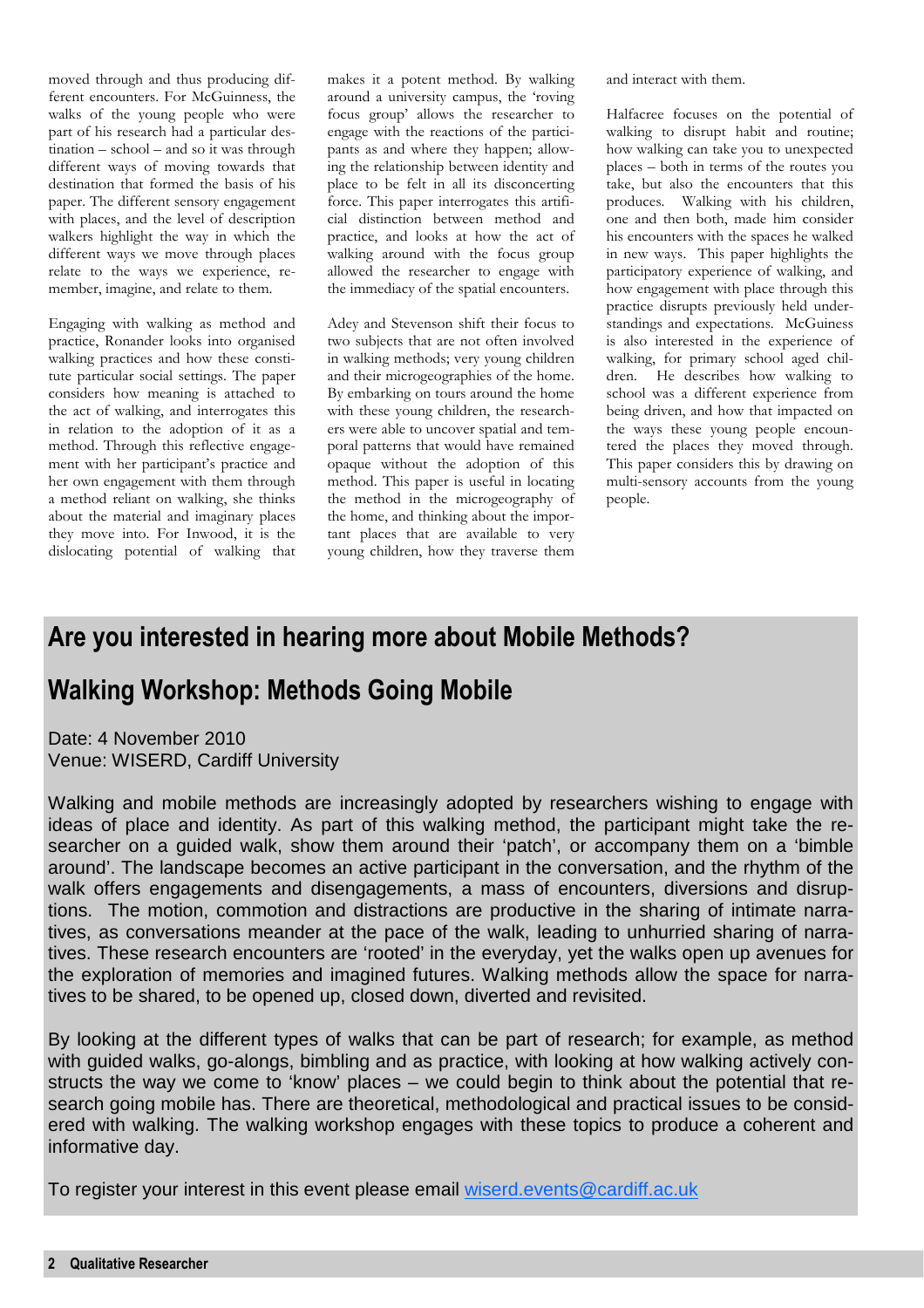### **The restorative dynamics of walking together**  Karolina Ronander

### **Introduction**

Recently, social scientists have increasingly been seeking analytical purchase on the mobile nature of everyday life (Buscher, Urry & Witchger forthcoming; Buscher & Urry 2009; Ek & Hultman 2008; Ross, Renold, Holland & Hillman 2009) and the performativity of social action (Crang 2005; Cresswell 2002; Lorimer 2005; Thrift and Dewsbury 2000). The purpose of this paper is to contribute to these wider methodological concerns with how spatial practices are embodied and practiced through a reflection on walking not only as an object of study, but as a method of research. The paper does this through a consideration of the approach to ethnographic research that Jon Anderson (2004) terms 'talking whilst walking' (TWW). This is done within the context of my ongoing doctoral research into group walking practices and subjective well-being. The paper is organised around a consideration of how walking together with participants enables insights into the social dynamics of group walking and the importance of social relations for the 'restorative experience'. I begin by introducing and discussing my reasons for adopting the 'TWW' approach. Then I move on to discuss one finding in detail, which is that the social dynamics of walking together are shaped by how the physical activity impacts upon styles of interaction between people.

The talking whilst walking approach to collecting field data (Anderson 2004; Anderson and Moles 2008) is an extension of the traditional approach to participant observation with a geographic angle. The geographer is interested in identifying the spatial patterns of social knowledge during an event, through being there, in place, in the thick of what happens, to be involved in its unfolding. More specifically, this approach involves an investment in the potential of the moving body. Through 'bimbling' together (Anderson 2004) the researcher is present to harness those elements of social knowledge that are unstated, or recalled prompted by the practice of moving ones body through place.

My interest in researching walking practices, as an embodied, affected, and relational encounter with landscape, at-

tracted me to the 'TWW' methodological approach to data collection for a number of reasons. First and foremost, I was in no doubt that I needed to be perceived as, and enact the role of, the fellow walker in order to 'witness' the easily obscured registers of experience that are not available in post-hoc interviews. Being there, a part of the mundane flow of things, means that you can train yourself to be awake to the seemingly banal and often unnoticed world of emotions, movements, gestures, and small talk. Anderson (2004; 2009) and Anderson and Moles (2008) have pointed out how walking together with participants allows the researcher to harness practical and embodied knowledge that is derived from the experience of being in place.

Through exploring the relational aspects of group walking, I have been able to witness interactions amongst other walkers, and to take part in the making of collaborative knowledge through talking to fellow walkers whilst walking; both to explore their understanding of group sociality and its impact on the restorative element of walking, and to draw on my own experience of placing myself within this relational nexus.

### **Group sociality and 'restorative' experience**

An important insight that has emerged from walking together with my participants is that the physical activity of walking influences social interactions. Indeed *walking together* seems to facilitate social bonds in a unique way. The following interview passage is an example of a 'walking friendship' developed between two bereaved men who twice a week meet up for a walk with their local walking group:

A: *I palled up with that gentleman there in the trilby hat, he lost his wife a month after mine, so we had something in common, so now everybody knows us as "Don and Allan". They get our names mixed up so we had some t-shirts done saying "I'm not Don" and "I'm Allan".* 

The social dimension of group walking is by no means unproblematic, however, and it varies greatly between different groups. Within the Ramblers' network of walks, my local 5 mile group is the most popular, it attracts between 30 to 40 walkers per walk and the few members that turn up every week are outnumbered by those who turn up less frequently and thus need to re-establish social relationships each time. Whereas the 3 mile and the 10 mile groups both have around 10 members who devotedly come most weeks and get to know each other well. One participant, who occasionally joins the 5 mile group but prefers to walk with his extended circle of friends, comments:

*P:* ...*if you're walking with friends you'd be talking about different things, because by and large most people know each other*... *when you join a group of thirty, forty, you sort of see people intermittently and so it's a much slower process* [of getting to know people] *than if you were, you know, at work or in another institution.* 

The social dimension of group walking is constitutive of the experience, and, for most of my participants, the motivation to join the Ramblers. Although the nature of the group impacts on the process of establishing familiarity between group members, talking whilst walking facilitates entering personal registers more rapidly than other forms of social interaction. This is because interaction whilst walking allows for fewer non-verbal signals to pass between individuals. Eye contact is infrequent and brief while attention is focused ahead and in front. Walkers often follow, or walk alongside, each other, thus making eye contact requires the walker to cast glances behind them or turn their head to the side. This is often awkward as walkers often need to pay attention to the terrain underfoot to negotiate such things as mud, puddles, protruding tree roots and rocks. Eye contact is considered by some social psychologists (e.g. Ellsworth & Ludwig 2008) to vary as a function of the affective tone of interaction. Low levels of eye contact have been shown to indicate social distance and facilitate sharing of more personal, potentially embarrassing information (see Modigliani 1971). In this case, the social interaction that takes place whilst walking is experienced as low in emotional intensity because walkers make less eye-contact. This arguably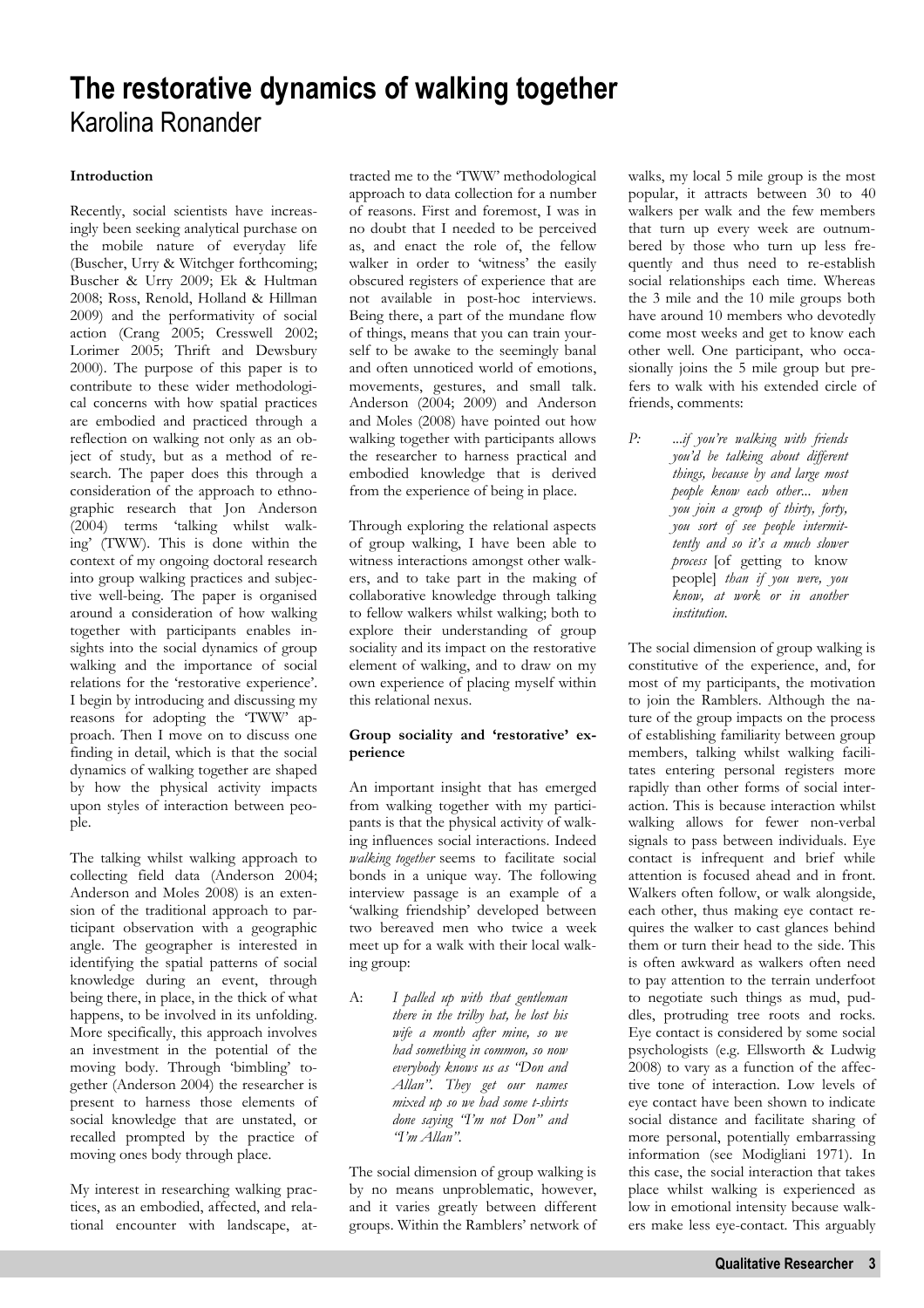facilitates more emotionally charged talk between walkers. As one participant comments:

*M: it might be easier to talk about difficult things, you know, because you're looking ahead, you're not giving eye contact, you've got time haven't you to have gaps in the conversation or go slowly.* 

I have found that this benefits the relationship between researcher-walker and participant-walker too. Talking whilst walking enables an encounter between researcher and participant that is grounded in shared circumstances and experiences of embodiment (see Lee & Ingold 2006). Participating in group walks has meant that I have been able to witness and be a part of the social dynamics of the group, and walking *with* my participants - 'where "with" implies not a face-to-face confrontation, but heading the same way, sharing the same vistas' (Lee & Ingold 2006: 67) – has meant that my understanding of their practice goes beyond a reliance on what they would later be able to recount in a post-event interview.

Unlike a traditional seated interview where researcher and participant are typically seated opposite each other with direct eye contact, the walking interview can be experienced by participants as less invasive and facilitate conversations at a deeper emotional level. This is illustrated by this brief excerpt from my field diary:

> *It was a bright, warm afternoon and we walked a bit further than planned through some woods near his home. The interview took a different turn than I expected, when I first spoke to him on the group walk I took him for a very matter-of-fact sort of person, but the conversation quickly turned to his very personal thoughts and his struggle with depression. I sensed that he didn't want to go back at the end of the walk, and he commented how he was glad to have been able to talk about things that he wouldn't normally speak about.* (24 September, walk near Titchfield Common, Fareham).

As this passage exemplifies, there can sometimes be a therapeutic dimension to the interview encounter itself. An interview can allow participants the (for some, rare) opportunity to talk about themselves, which can be a positive experience and allow for self-reflection. If we look to anthropology, techniques of interviewing in natural settings is nothing new (see de Laine 2000) and have been used as a form of 'probing' to 'break silences, oppose resistances and unravel thoughts on matters people prefer to keep hidden' (de Laine 2000: 79). The relative ease of sharing emotional information in this type of interview encounter calls for some ethical considerations, as it may result in a participant subsequently feeling uncomfortable with the level of intimacy achieved. It is then important to maintain focus on the purpose of the interview and not blur the boundaries between the research interview and a therapeutic interview where intervention and change is the goal (see Hutchinson and Wilson 1994). Ethnographic methods that call for close participation, such as the 'TWW' technique, also require an ongoing negotiation of the researcher's role in relation to their participants. In the interview which is the focus of the field notes above, the participant's mental health was only discussed in direct relation with his walking practice, and thus the purpose of the interview and the limits of my role as researcher – as opposed to therapist or confidante – was kept in focus.

The difference that walking makes for social interaction is perhaps greatest when researcher and participant walk alone, as in the walk I describe above, but I have found that most group walking events allow for enough privacy for this difference to still be relevant. Another participant, a longstanding member of the 10 mile group, describes the familiarity and support that is developed between walkers in the course of walking together in a relatively small group:

L: *you get to meet lots of people and have a chat to people and you know, become part of their lives, and I feel that they're there for you as well, if you're feeling a bit sort of down you know, they seem like a family, I think, to me.* 

What the participant is referring to here, is what we could term 'walking friendships' within her regular walking group. Along with most other walkers I interviewed, this particular participant had not pursued the friendships with her fellow group members outside of the walk setting. The walking group for her, is a contained social sphere, that sustains her whilst she is within its fold, but which does not encompass her life outside of walking. This particular aspect of group sociality has been described by some participants as central to what they find restorative about group walking. The following conversation illustrates this:

- H: *Walking de-stresses me, and I also think that it has something to do with chatting to people. I'm very busy and it's quite stressful, and here you can meet new people and talk to them about other things*
- Me: *so it takes you out of your normal social environment?*
- H: *Yeah, yeah exactly. They're not people I see normally, and you can talk about completely different things*

However, the restorative aspect of either sustained or fleeting 'walking friendships' should not be presumed unproblematic, as a number of researchers have pointed out that the restorative potential of a given place or practice is highly context dependent and experienced differently by different people or at different times (e.g. Conradson 2005; Milligan & Bingley 2007; Wakefield & McMullan 2005). The group walk event itself and its relational sphere is often experienced by participants as 'time out', but when considered from the point of view of well-being, benefits both short-term and long-term are complex and sometimes contradictory. The walking group, as 'retreat' from everyday life, offers a temporary restorative effect, enacted within the multiple spheres of relation between walkers and place. Contained within this temporary experience of renewal, though, is the potential for these fleeting moments of retreat to make a difference to an individual's long-term well-being if they are undertaken regularly.

### **To sum up**

In this short piece I have touched on some of the ways that walking together with participants, can generate insights about the ways that bodily movement interacts with the social. When your analytic object is the walking body, an attention to movement itself is vital. Furthermore, talking whilst walking with participants is a step closer to taking serious the call for methodologies that are sensitive to 'the experience of the world in their *moments of creation*' (Anderson 2009: 291). As ever,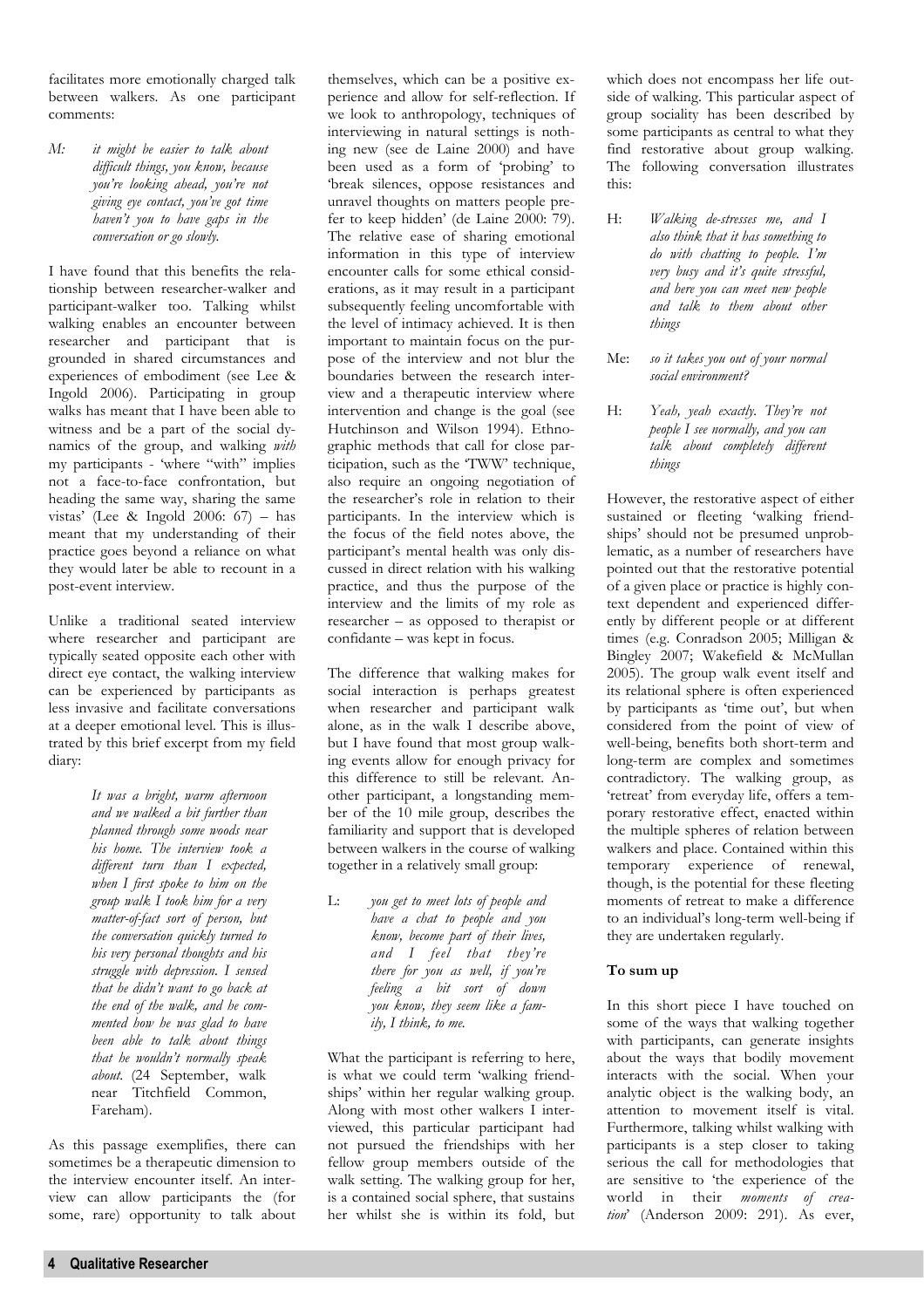though, critical and ethical considerations need to be taken seriously, however we manage and style the contact with our participants. Being co-present in place opens up new potentialities for analysis, and enables an attentiveness to the complex relational ecologies (Conradson 2005) that bind practice and place.

### **References**

Anderson, J. (2009) The difference that place makes to methodology: Uncovering the 'lived space' of young people's spatial practices. *Children's Geographies*, 7 (3): 291-303.

Anderson, J. (2004) Talking whilst walking: a geographical archaeology of knowledge. *Area*, 36 (3): 254-261.

Anderson, J. and Moles, K. (2008) Walking into coincident places. *Qualitative Researcher*, 9: 5-7.

Büscher, M., Urry, J. and Witchger, K. (forthcoming) *Mobile Methods*. London: Routledge.

Buscher, M. and Urry, J. (2009) Mobile methods and the empirical. *European Journal of Social Theory,* 12 (1): 99-116.

Conradson, D. (2005) Landscape, care and the relational self: Therapeutic encounters in rural England. *Health*  $\mathcal{O}^*$ *Place*, 11 (4): 337-348.

Crang, M. (2005) Qualitative Methods: there is nothing outside the text? *Progress in Human Geography,* 29 (2): 225-233.

Cresswell, T. (2002) 'Landscape and the obliteration of practice', in Anderson, K., Domosh, M., Pile, S., and Thrift, N. (eds) *Handbook of Cultural Geography*. London: Sage.

de Laine, M. (2000) (ed) *Fieldwork, Participation and Practice: Ethics and Dilemmas in Qualitative Research*. London: Sage.

Ek, R. and Hultman, J. (2008) Sticky landscapes and smooth experiences: The biopower of tourism mobilities in the Öresund region. *Mobilities*, 3 (2): 223- 242.

Ellsworth, P. C. and Ludwig, L. M. (2008) Visual behaviour in social interaction in Mortensen, D. (ed). *Communication Theory*. New Brunswick, NJ: Transaction Publishers.

Hutchinson, S. and Wilson, H. (1994) 'Research and therapeutic interviews: A poststructuralist perspective' in Morse, J. (ed). *Critical Issues in Qualitative Research Methods*. London: Sage.

Lee, J. and Ingold, T. (2006) 'Fieldwork on Foot: Perceiving, routing, socializing' in Coleman, S. and Collins P. (eds) *Locating the Field: Space, Place and Context in Anthropology*. Oxford: Berg.

Lorimer, H. (2005) Cultural geography: the busyness of being 'more-thanrepresentational'. *Progress in Human Geography,* 29 (1): 83-94.

Milligan, C. and Bingley, A. (2007) Restorative places or scary spaces? The impact of woodland on the mental wellbeing of young adults. *Health & Place,* 13 (4): 799-811.

Modigliani, A. (1971) Embarrassment, facework, and eye-contact: Testing a theory of embarrassment. *Journal of Personality and Social Psychology,* 17 (1): 15-24.

Moles, K. (2008) A walk in thirdspace: place, methods and walking. *Sociological research online* 13, 4 [www.socresonline.org.uk/13/4/2.html].

Ross, N. J., Renold, E., Holland, S. and Hillman, A. (2009) Moving stories: using mobile methods to explore the everyday lives of young people in public care. *Qualitative Research,* 9 (5): 605-623.

Thrift, N. and Dewsbury, J. D. (2000) Dead geographies – and how to make them live. *Environment and Planning D: Society and Space,* 18: 411-432.

Waitt, G., Gill, N. and Head, L. (2009) Walking practice and suburban naturetalk. *Social & Cultural Geography,* 10 (1): 41-60.

Wakefield, S. and McMullan, C. (2005). Healing in places of decline: (re) imagining everyday landscapes in Hamilton, Ontario. *Health & Place,* 11 (4): 299- 312.

Karolina Ronander is writing up her PhD in the School of Geography at the University of Southampton. Her research interests lie broadly across the fields of health and cultural geography, with a particular focus on human-nature interactions, therapeutic landscapes, embodiment and emotionality, and geographies of mobility.

# **Exploring Spatial (Dis)locations Through the Use of Roving Focus Groups**

Joshua Inwood Deborah Martin

In 2005, we conducted research that focused on the experiences of African American undergraduate students at a large U.S. university (Inwood and Martin 2008). Our goal was to better understand how race –or more accurately, "whiteness"— was evoked in the landscape of the university. As part of this research we employed two 'roving focus groups' in which 5-8 African American

students led the first author through the campus and discussed the ways in which the campus embodied particular racial narratives as well as the relationship between the cultural landscape and their own life stories on the campus1. We created these roving groups because we felt that certain elements of the landscape were hard to recall in an interview; walking them with the research participants, we felt sure, would ground our understandings in the actual spaces and places which participants were discussing. Based on that experience, we argue here that roving focus groups offer critical information about place and space that simply does not emerge in interviews or focus groups in fixed locations. Indeed, when dealing with issues of identity and "insider/outsider" spaces,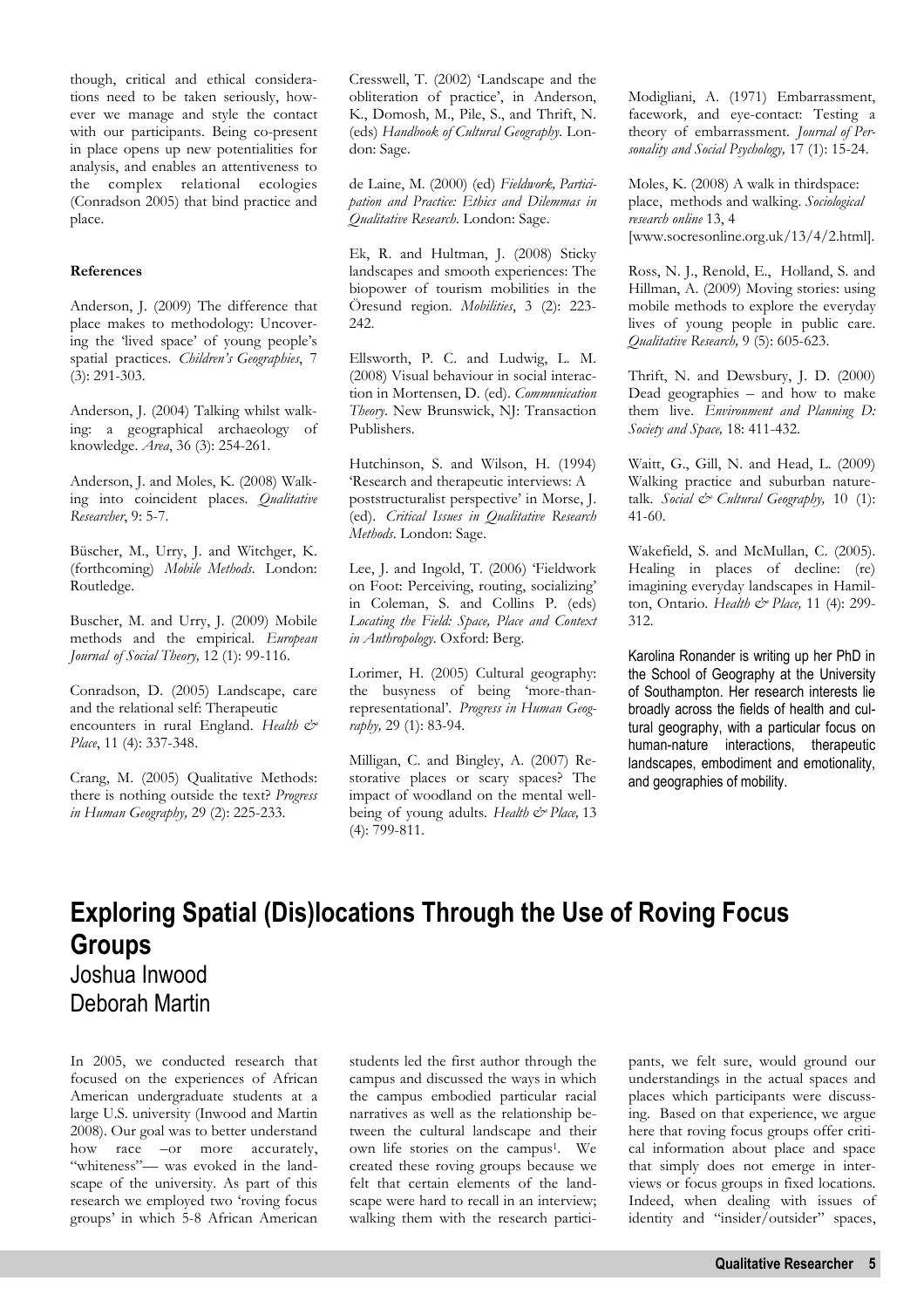walking to and through particular places may be the most efficient way to understand –see, experience, and define- the spatial marginalizations and transgressions that so many individuals daily practice and experience.

Our research focus was on examining a university campus landscape with an eye to how it explicitly and implicitly addressed race in the context of US race relations and debates about access to the university and affirmative action policies. The method of the roving focus group was borne out of two core ideas that informed our project. First, research on race and racism must focus on individual life experiences while simultaneously grounding those experiences in everyday spaces, places, and structures (Tyner 2002; Schein 2009). In other words, while racial processes are always part of individual encounters and experiences, they are produced not simply in social interaction, but through social structures, including space (Delaney 2002). We need to effectively employ, therefore, methods that help us to navigate these tensions between individual experience and social structures and meanings. This problem is not new for social science, of course, but one particularly highlighted in scholarship on racialization processes. Second, much of the research on race and racism often treats place as background noise, when in fact identity is very much place contingent (Delaney 2002; Pulido 2006; Barraclough 2009). As Schein (2009, 819) notes, research "regarding questions of race requires [a focus] upon specific places in all their gritty ugliness". Bringing research participants into the everyday spaces and places where they live and work makes sense and, as we found, can lead to insights not previously illuminated in more traditional interview approaches.

### **Walking the Campus**

 The concept of the 'mobile interview' is not new (e.g. Burgess 1996; Anderson 2004; Murray 2009; Ross et al 2009; Scott et al. 2009). As Lee and Ingold note, walking as a method is a way to more fully "perceive the multi-sensory environment to the fullest, and [as a method] can claim to be close to whatever is happening in the area" (Lee and Ingold, 2006, 68). Anderson (2004) found walking with interviewees can prompt discoveries about the landscape that interview participants didn't recall in more formal interview situations. In addition, Moles (2008, 1.4) contends that "the mobility of walking particular environments allows for the creation of meaning. By walking people are able to connect to places through the grounded experience on their material environment." As these authors point out, the practice of walking facilitates getting research participants comfortable and allows for a feeling of connectivity to the environments and landscapes. Walking with research subjects allows a kind of camaraderie to build between research participants and the interviewer through the very aspect of a collective ambling through trails and across the countryside (Lee and Ingold 2006). Perhaps most importantly, walking and conducting interviews creates a kind of "three-way conversation, with interviewer, participant and locality all engaged in the exchange of ideas" (Moles 2008, 5.3).

We found that our roving focus groups differed from these approaches in subtle and important ways. First, much of the research and writing on walking interviews focuses on the ways in which it allows research participants to connect more fully with the spaces and places they are talking about - a way to ground their life experiences in a particular connected geography (e.g. Anderson 2004, 257 and the concept of 'bimbling', to "re-connect with the surrounding environment"). In addition, the act of walking often serves to connect researchers themselves to those landscapes (Anderson 2004). The very nature of research on race often revolves on precisely the opposite experience - the ways in which particular racialized subjectivities are *out of place* in particular environments. As Delaney (2002, 7) points out "space is an enabling technology through which race is produced" as it freezes "territorial division […] into dichotomous insides and outsides." As different groups or individuals occupy, or perhaps more precisely move through space, different racialized subjectivities are articulated and reinforced as different racialized positions are either "in place" or "out of place"<sup>2</sup>. Space is an enabling technology precisely because race then is reproduced and reinforced as individuals move through the landscape, as the landscape "facilitates the polarization [of race] and hence the freezing of identities into 'we' and 'they'" (Delaney 2002, 7). By focusing on the experiences of African American undergraduate students on the university campus, our roving focus group highlighted their *dislocations* in that landscape*,* which is key to understanding the role space, place and landscape play in reproducing racial inequality.

For example, the university where we conducted our inquiry was steeped in the complicated racialized history of the southern United States. We found that even in the "progressive" rhetoric of race-blind multi-culturalism which is pervasive at contemporary U.S. universities (Williams 1998), students were forced to navigate the university with care in order to avoid instances of racism. This is an added dimension of the roving focus group as students were able to share strategies for navigating the racialized landscape. In interviews prior to the focus groups, every student recounted at least one experience on the campus of having racial slurs directed at them on campus. In the roving focus group setting we found that students were able to discuss strategies and give opinions about the best way to avoid those situations. Students discussed in great depth certain routes to take when coming from downtown and which streets not to take to avoid passing by certain fraternities or apartment complexes where students either had direct experience in being discriminated against, or had heard stories from other African American students about negative experiences. These experiences illuminated the ways the landscape reinforces and rearticulates historical racialized positions. Thus the collective act of walking through landscapes revealed a wealth of information that the more formal interaction of researcher-andinterviewee conversation did not. By employing the roving focus group method we were able to explore powerful dynamics of race, gender and class that were revealed as students moved through the campus landscape and were engaged with the places and spaces of the university's landscape.

By transgressing a landscape that embodied white privilege with individuals who are constructed by that landscape as different –even as outsiders - the first author was able to subtly gauge the interactions of those students and faculty who were not part of the focus group, but were a critical part of the landscape nonetheless. For example, it is one thing to hear about a fraternity with the giant confederate flag3 on the front porch and the reactions of the students - but another thing entirely to walk by the house and feel the tension among the African American students in the focus group mount and to wonder what it would have been like if the first author (who is white) had not been a part of the group. By consciously bringing individuals and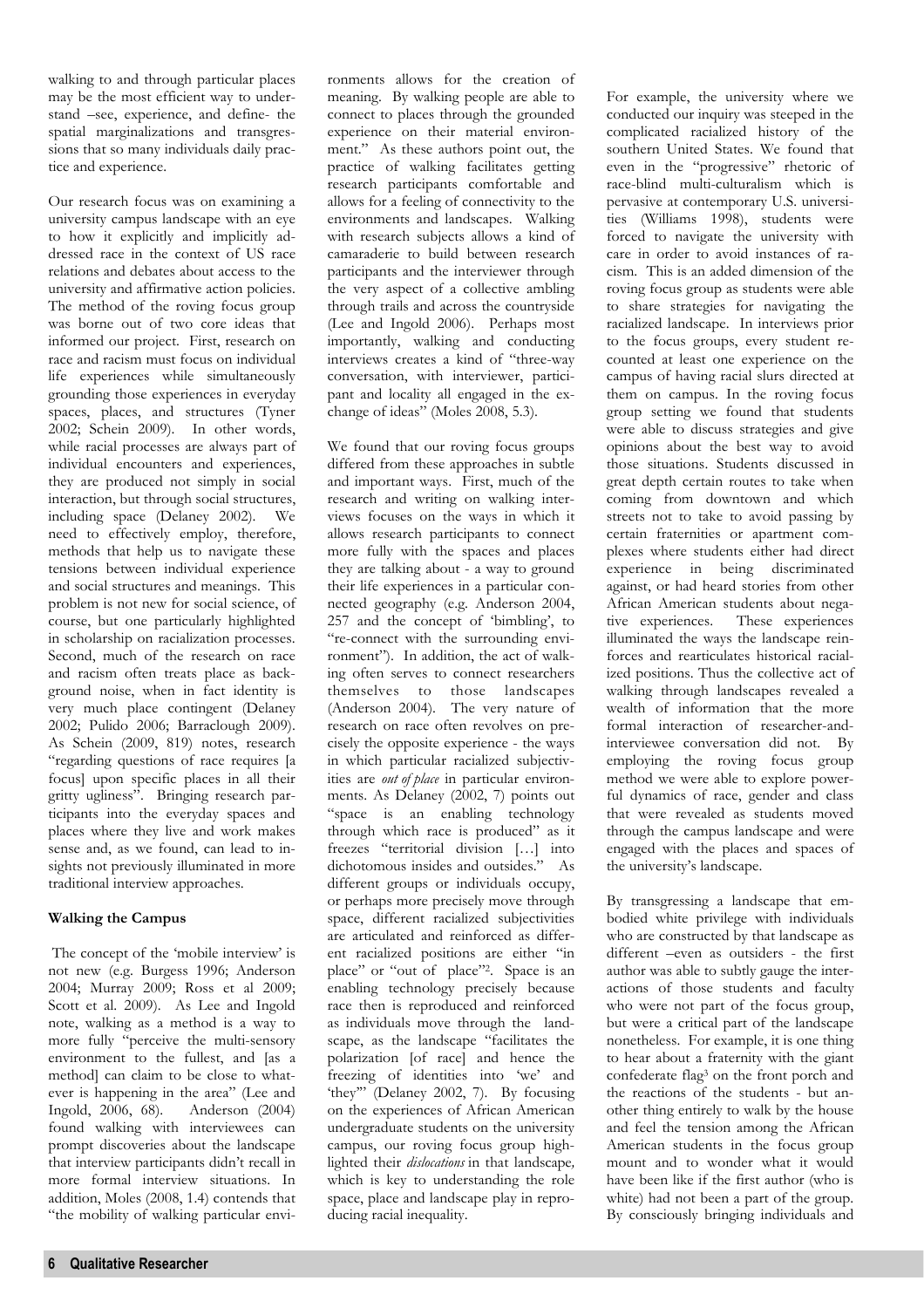groups that are out of place into contact, the three-way engagement to which Moles (2008) refers takes on added significance through a complex and multifaceted dialog. Academics –participants in a pervasively "white" enterprise - may find that roving focus groups make more immediate and personal the socio-spatial processes of whiteness and racialization. It also allows for greater researcher reflexivity while enhancing the ability to represent research participants' stories and experiences more fully.

A "roving focus group" fosters a collective reflexity on landscape and sociospatial processes that static-location interview or focus groups cannot. They pinpoint particular locations, people, and sites in the landscape that reflect, reify, and/or reproduce social processes such as racialization, and help us to understand how people navigate them. Our research on racialization demonstrates that roving focus groups allow for critical engagement with landscapes, interrogating ways that particular spaces and places can be alienating or exclusive (a point made in Burgess 1996 in relation to fear of others). Research engagements with the landscape do not always produce positive connections with one's environment; rather, the method may highlight the negative, difficult to overcome sedimented exclusions of some spaces. This insight suggests another possible avenue of inquiry that is underutilized in more formal qualitative research settings. Namely that for those engaged in critical research, the act of transgressing certain spaces through the research process has the potential to have political significance while simultaneously drawing out a more complex engagement with the landscape. This idea points to possible future research directions that employ walking, and is one of the myriad potentials that walking as research praxis has to not only illuminate deeply entrenched identity positions, but to contribute to the transformation of space.

<sup>1</sup>For a larger discussion of the roving focus group see Inwood and Martin (2008, pp 378- 383).

 $\overline{\phantom{a}}$  , where the contract of the contract of  $\overline{\phantom{a}}$ 

<sup>2</sup>Cresswell (1996) discusses and elaborates these concepts of "in/out of place".

<sup>3</sup>The confederate flag was the flag of the Confederate States of America, against whom the (remaining) United States fought (successfully) in the civil war of 1861-1865.

It remains a common and contested symbol of identity in those southern states and is often associated with white supremacist groups and ideologies (e.g Hauge et al. 2008).

### **Acknowledgements**

The authors wish to thank the students who participated in this research, the anonymous reviewer for kind comments, and Kate Moles for organizing this special issue. Finally we would like to thank Sarah Eichler-Inwood for her insightful comments on an earlier draft. All omissions and errors are entirely our own.

### **References**

Anderson, J. (2004) Talking whilst walking: a geographical archaeology of knowledge, *Area,* 36 (3): 254-261.

Barraclough, L. (2009) South Central farmers and Shadow Hills Homeowners: Land use policy and relational racialization in Los Angeles, *Professional Geographer,* 61 (2): 164-186.

Burgess, J. (1996) Focusing on fear: the use of focus groups in a project for the Community Forest Unit, Countryside Commission, *Area,* 28 (2): 130-135.

Cresswell, T. (1996) *In Place/Out of Place: Geography, Ideology, and Transgression*. Minneapolis: University of Minnesota Press.

Delaney, D. (2002) The space that race makes, *Professional Geographer,* 54 (1): 6- 14.

Hauge, E., Beirich, H. and Sebesta, E. (2008) *Neo-Confederacy: A Critical Introduction,* Austin: The University of Texas Press.

Inwood, J. and Martin, D. (2008) Whitewash: White privilege and racialized landscapes at the University of Georgia, *Social and Cultural Geography,* 9 (4): 373- 395.

Lee, J. and Ingold, T. (2006) Fieldwork on foot: Perceiving, routing, socializing, in Coleman, S. and Collins, P. (eds). *Locating the Field: Space, Place and Context in Anthropology.* New York: Berg.

Moles, K. (2008) A walk in thirdspace: Place, methods and walking, *Sociological Research Online,* 13 (4): 1-10.

Murray, L. (2009) Looking at and looking back: Visualization in mobile research, *Qualitative Research*, 9 (4): 469-488. Pulido, L. (2006) *Black, Brown, Yellow and Left: Radical Activism in Los Angeles.* Berkley: The University of California Press.

Ross, N., Renold, E., Holland, S. and Hillman, A. (2009) Moving stories: Using mobile methods to explore the everyday lives of young people in public care, *Qualitative Research,* 9 (5): 605-623.

Scott, A., Carter, C., Brown, K. and White, V. (2009) *'Seeing is Not Everything': Exploring the Landscape Experiences of Different Publics.* London: Routledge.

Schein, R. (2009) Belonging through land/scape, *Environment and Planning A,*  41 (4): 811-826.

Tyner, J. (2002) Narrating interracial relations and the negotiation of public spaces, *Environment and Planning D: Society and Space,* 20 (4): 441-458.

Williams, P. (1998) *Seeing a Color-Blind Future: The Paradox of Race* (Reith Lectures 1997). New York: Farrar, Straus and Giroux.

Dr Joshua Inwood is an Assistant Professor of Geography in the Department of Geology and Geography at Auburn University in Auburn, Alabama. His principle research interest's are urban development, contested notions of identity, landscape studies, social justice and critical race theory. Joshua can be contacted at: Department of Geology and Geography, Auburn University, Auburn, AL 36849, USA; email: jfi0001@auburn.edu

Dr Deborah Martin is associate professor in the Graduate School of Geography, Clark University, in Worcester, Massachusetts. She is an urban political geographer with research interests in place identity, urban activism, legal geography, and qualitative methods. Deborah can be contacted at Graduate School of Geography, Clark University, 950 Main St., Worcester, MA 01610, USA; email: demartin@clarku.edu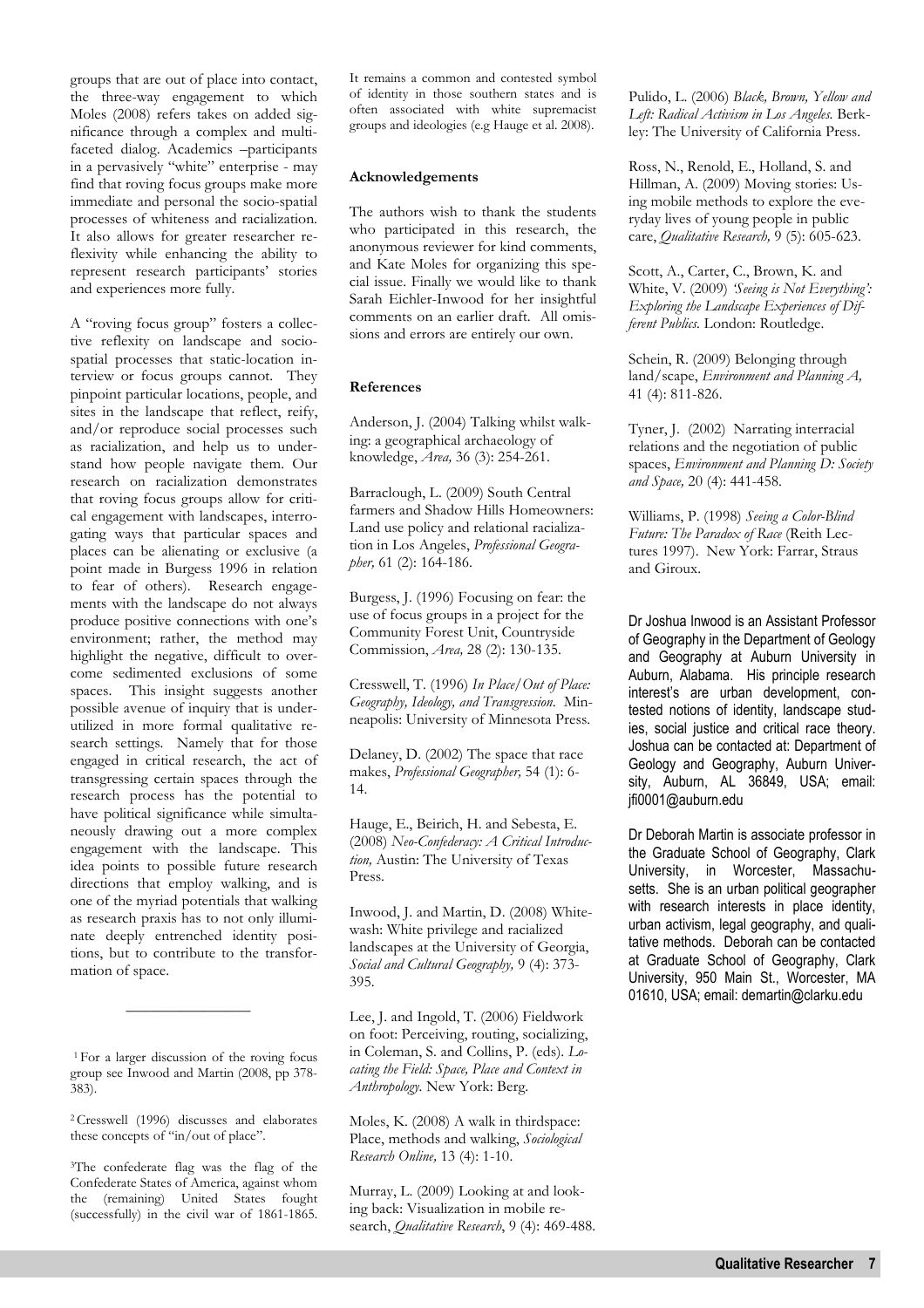# **Toy tours: reflections on walking-whilst-talking with young children at home**

### Olivia Stevenson Claire Adey

### **Introduction**

Mobile research methods seek to observe "directly or in digitally enhanced forms mobile bodies undergoing various performances of travel, work, and play" (Sheller and Urry 2006: 217). In recent years a small, but growing, number of academics have begun to use 'walking interviews' as a legitimate mobile method (cf. Ricketts Hein et al. 2008; Lorimer 2003a, b; Lorimer and Lund 2003; Pink 2007) to reflect "the core … realisation that the mobility of walking within particular environments allows for the creation of meaning. By walking people are able to connect times and places through the grounded experience of their material environment" (Moles 2008: 2). Much of the research focus to date has been on utilising mobile methods such as walking interviews in outside space with young people or adults (cf. Wylie 2005; Lashua et al. 2006; Pink 2007; Moles 2008; Murray 2009; Ross et al. 2009). Participants choose the route that they and the researcher take, which means that the researcher and researched are able to work collaboratively in a flexible format and tease out people's embedded constructions of their socio-spatial worlds (Anderson 2004). Yet, "mobility is spatially and socially uneven" (Murray 2009). Very young children, in particular, experience restricted spatial practices as they tend to spend a lot of time in the supervised space of the home with adults, and thus are not free to experience mobility independently (cf. Stevenson forthcoming). Therefore ethnographic approaches in naturalistic settings (participant observation, creative exercises and key informant interviews) have dominated the research (cf. Thorne 1993; Pellegrini 1996; Corsaro and Molinari 2000; Plowman and Stephen 2005). This is particularly the case when studying children's life worlds. One such approach for preschool children, which used a mix of methods, has been developed in the Mosaic Model (Clark and Moss 2001). However, unlike other studies the Mosaic approach included young children giving tours of their preschool setting to researchers. Moss and Clark

(2001) argue that the tours were a less 'sterile' way to seek children's perspectives on their environments than the fixed interview room would offer. Whilst valuable, this model has been employed predominantly in preschool settings rather than the home. This poses a unique set of issues around the use of mobile methods in homes with very young children who have, so far, been overlooked by the mobile research literature.

We address this by focusing on the small-scale mobilities of three- to fiveyear-old children to better understand children's everyday life worlds at home. The data were collected for the ESRCfunded research project *'Young children learning with toys and technology at home'*1. Over the last 16 months we have visited three- to five-year-old children at home to find out about the role of play in their lives and how this intersects with toys and the domestic, leisure and work technologies that surround them. We visited 14 families between 6 and 9 times each and our visits have drawn on interviews, conversations, observation, mobile phone diaries, video and toy tours to describe children's play with a range of resources.

We describe here the 'toy tours' and the reflective accounts developed through visual methods, observations and the walking-whilst-talking toy tours. It is these toy tours that our paper will focus on as a way to explore the use of this method in generating meaningful understandings of preschool children's everyday lives.

### **Toy tours as a walking-whilst-talking mobile method**

The toy tours took place during our second visit to the children's homes. They typically involved researchers walking around the family home with our target child chatting about and documenting the toys that the children had by making lists and taking photographs, although we did not audio record the conversation. At the same time our target child took photographs, using a digital camera,

of their favourite things and/or places. Through walking as a methodological practice with children in their homes, this provided the opportunity for both researchers and children to engage with the environment in non-static ways, enabling encounters with the material and non material worlds that preschool children inhabit, which often go unrecognised.

### **Toy tours in action**

Most accounts of walking-whilst-talking methods refer to one-to-one interactions between the researched and the researcher. When working in people's homes this is often not possible, especially when involving young children, so the toy tours involved not only the focal child, but usually their siblings and/or parents too. Whilst undoubtedly this will have changed the research dynamic, the toy tours did generate the potential for free-flowing conversation. Not only did the participants draw our attention to certain toys or licensed characters, wider family practices were also highlighted. For example:

> *During the toy tour with the Henderson's, we did not recognise the Disney characters on Ruby's bedroom walls. Ruby told us who they were and Ruby's mum added that she had not recognised all the characters either and had looked them up on the Internet.*

(Henderson family, field notes, July 2008)

By walking-whilst-talking around the house with the Henderson family we were permitted to enter into a particular narrative that we might not have been privy to had the conversation been held in a fixed location. This exchange highlighted how children have cultural knowledge other than that of their parents, which at times encouraged some parents to seek out information that they might otherwise not have.

The spontaneous interactions and play episodes that occurred during the toy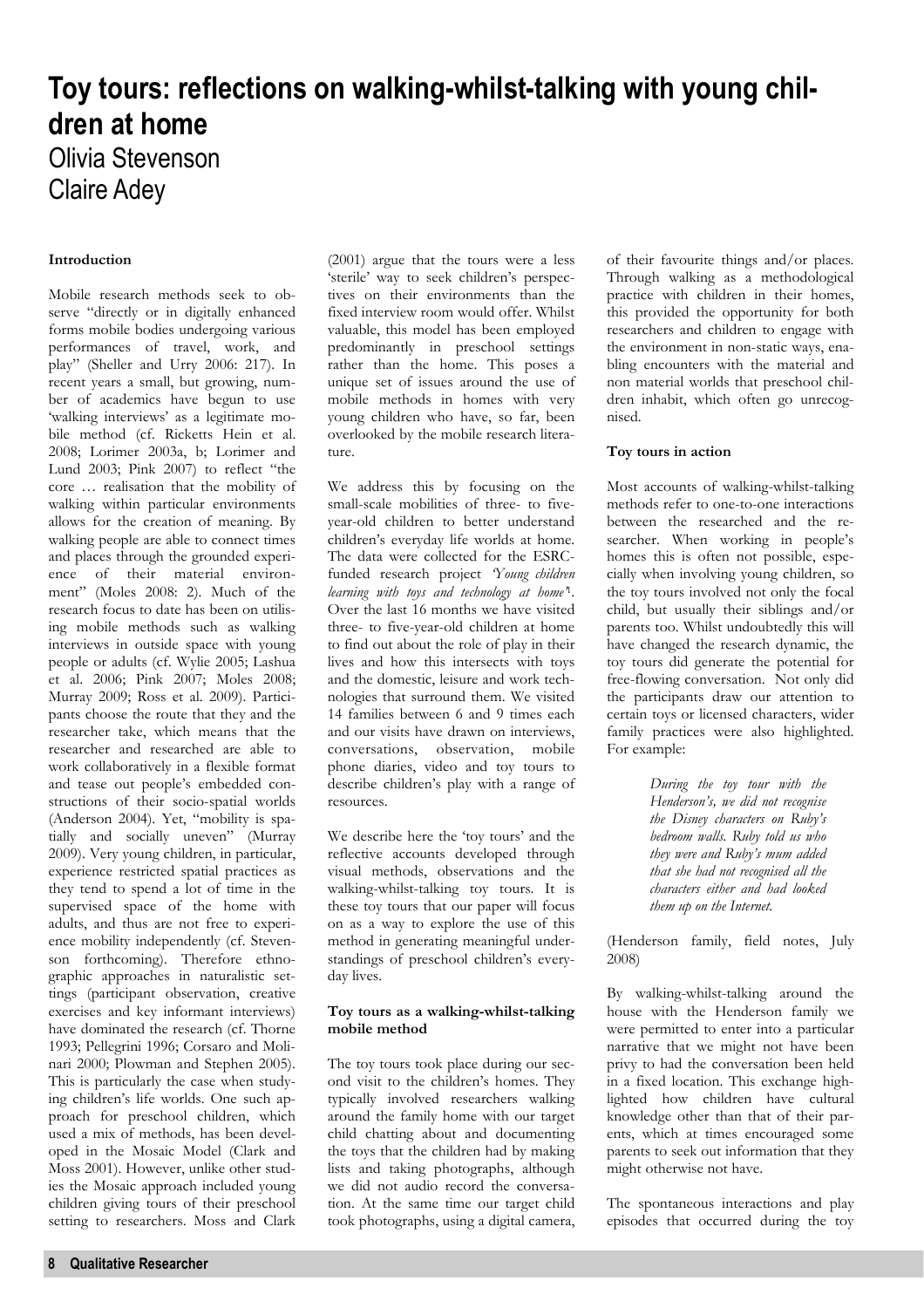tours added richness to the research encounter that more static methods might not have facilitated. For example:

> *Upon entering the toy room Jasmine picked up her toy laptop and began to use the mouse as a telephone. Jasmine pushed a button on the laptop to make a noise like a telephone ringing and pretended to have a conversation with her boyfriend. Jasmine's mother laughed and commented that her daughter always did this despite having been told that this is not what the mouse is for.*

(Searl family, field notes, July 2008)

This example shows how the methodological practice of walking-whilst-talking enabled the 'moment-ness' (Latham 2003) of participants' interactions with the material objects that form part of their embodied play practice to be explored and experienced both by the participants and the researchers, albeit differently. This opened up space for us, as the researchers, to follow the here and now, rather than rely on participants past memories and constructions of events.

By asking children to walk us around their homes, we were able to build rapport, making the walking-whilst-talking tour less formal yet focused specifically on the familiar environment under investigation. Both the informal and situated nature of the research encounter provided children with the opportunity to ask researchers to help them; for example to take animals out of cages, go into the garage for toys or get arts and crafts things down, even though there were temporal and spatial rules attached to these requests:

> *Some of Rachel's toys were kept in the garage, which she could not access without her parents' permission. Rachel frequently asked us to go into the garage and fetch toys for her, which through observations and conversations with her parents we knew to be contravening the rules of the house.*

(O'Dare family, field notes, July 2008)

Similarly, throughout the walking-whilsttalking toy tours children took the opportunity of another adult's presence to ask parents if they could do certain activities:

*Katie pointed out some of her* 

*videos which were kept in the living room. As she did Katie asked her mother if she could put one on, to which her mother replied: "No, you know you don't have the television on when there are visitors".* 

(Simpson family, field notes, August 2008)

Through the use of the walking-whilsttalking method it is possible to gain insight into the ways that rules operate at both a spatial and temporal level and how the presence of others, such as researchers, disrupts the ways that young children ordinarily experience the homespace. Insights, such as these offered in the toy tours with Rachel or Katie, might not have been gleaned from more structured interviews - as with all the younger participants involved in the study, direct questioning provided scant response.

For some children, whilst they appeared happy to participate in the toy tours they did not offer any commentary about their toys; rather they took the opportunity to involve researchers in their activities.

> *Kelly willingly took photos of her toys, but rather than providing any commentary about them Kelly instead included us in helping her to carry things for the picnic she was in the process of setting up; looking at us she silently handed us toy picnic objects and pointed out where she wanted them to go.*

(Fletcher family, field notes, July 2008)

The lack of direct questioning from the researchers allowed detailed observation of how Kelly enacted imaginary play, yet a fuller explanation around the significance of the tea set or Kelly's other toys that we recorded remained only partially revealed. Although we were able to watch Kelly play in situ we were still unsure about the significance of these objects for Kelly or how they contributed to her everyday place-making practices. What is clear though is the multitude of ways that children view adults and how the researched and researchers positioning in the toy tours is derived through constant forms of negotiation, rather than being fixed.

Finally, there were ethical dilemmas faced by researchers during the use of mobile methods in these family homes.

For example, whose rights should be respected and what role(s) should a researcher take when doing walking tours in people's homes where the power relations are multiple and differential? This came to the fore when visiting the Bain family:

> *The Bain children took us around their home unaccompanied by their parents. It transpired through conversation that Arden Bain kept various parts of his dressing up clothes in his parents' bedroom. During the toy tours Arden was keen to show us this space and how he used it for play. However, we knew that Mrs Bain did not want us to see inside this room.*

(Bain family, field notes, July 2008)

On this occasion the researchers imposed constraints on the route taken around the house and tried to redirect the location of the discussion, thus cutting off the opportunity for Arden to develop this conversation further and show how he occupied this space. However, although one route was closed an alternative was opened as Arden and the researchers experienced how the different voices of the household are negotiated and how some places are open to all, whereas some are closed depending upon perceived positions as 'insiders' or 'outsiders'.

### **Conclusion**

The toy tours situated research encounters in the everyday locales of the participants, in this case their homes, which for preschool children is typically a place where they spend a large proportion of their time. The toy tours allowed a deeper understanding of the ways that homes were organised and the spontaneous use of toys by the children. The sharing of narratives from the mundane to the intimate and significant, as well as the rhythm of the toy tour created a "context through which young people could pace the sharing of narratives" (Ross et al. 2009: 614). Further, the taking of photos, the researcher recording the toys children had, the children's desire to play rather than move on to the next room, door bells and phones ringing, dogs refusing to go outside, children fighting with their siblings – "provided both stimulus for, and interruptions and disruptions to, interactions" (Ross et al. 2009: 615). Therefore the rich data generated, allowed for the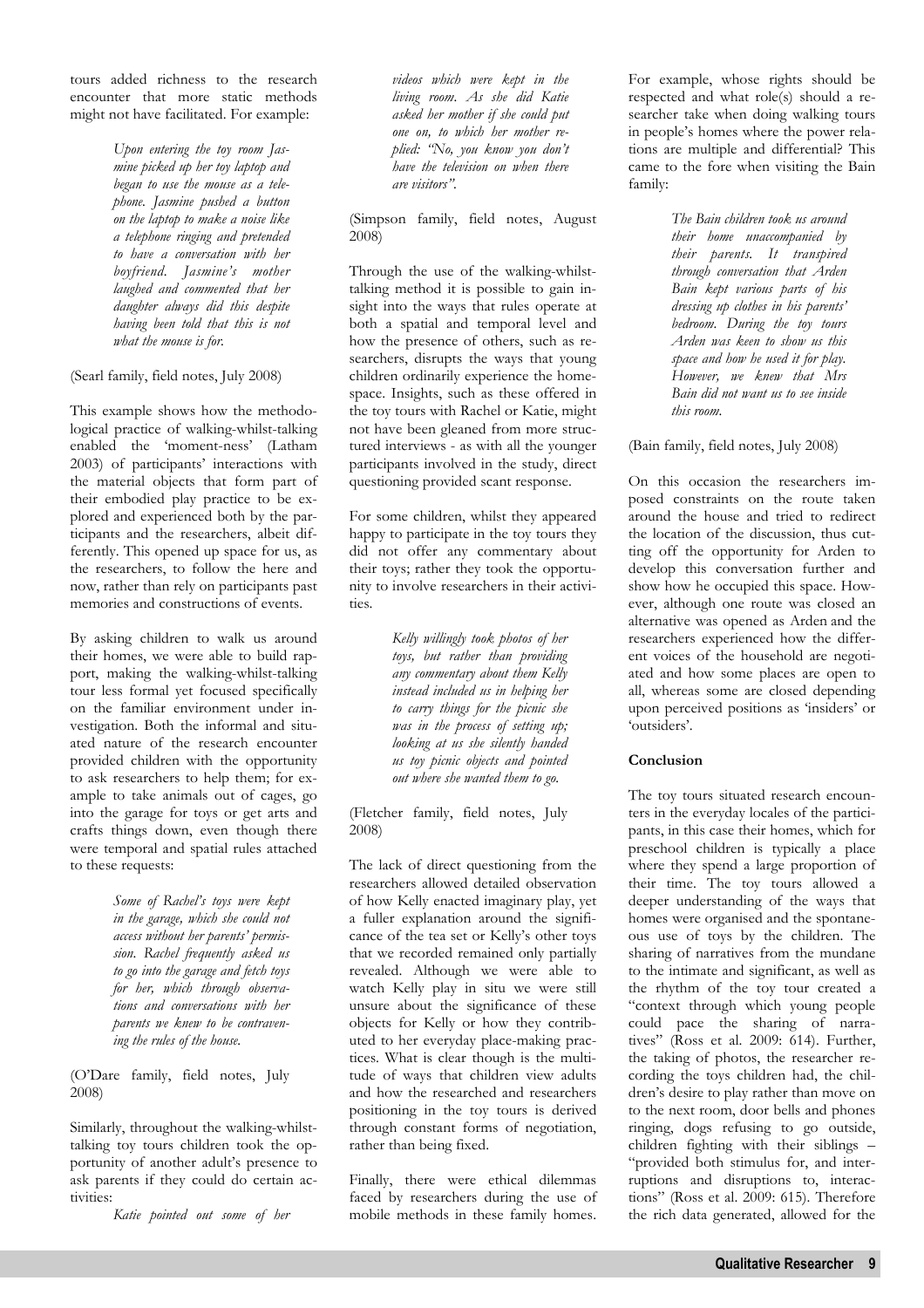multifaceted connections between people, place, material and non-material worlds that contribute to the geographies that preschool children and their families make every day to be brought to the fore. However, unlike other studies that cite mobile methods as "key to creating a context in which young people could talk freely about their everyday lives" (Ross et al. 2009: 613), the toy tours involved not only the focal child, but usually their siblings and/or parents too. Consequently, the time and space for young children to generate data on their own terms is not as free from constraint as other studies suggest. Not only this, but the existing routes and rules of the house meant on occasion that children were not able to move through their homes as they would like. Thus, the physical arrangement of the home-space and the social practices that take place in this location can either mobilise or restrict children's place-making, which cannot purely be overcome through the use of mobile methods.

In sum, the act of walking with young children around their homes looking at their toys gave space to the multi sensory experience of children's lives at home. Conversation, taking photos of toys, children (semi)choosing the routes around their homes, displaying how toys could be used and ignored and the places that toys were kept allowed glimpses of family practices set in the wider context of everyday talk about toys. As a result of the toy tours insights were given into how families order homes and children's practices, the ways that both parents and children exercise power and negotiate social relationships within home spaces and how often within family research this is a spontaneous and unpredictable process.

### **Acknowledgments**

<sup>1</sup>The research reported here was conducted as part of *Young children learning at home with toys and technology* and was funded by the ESRC (RES-062-23-0507). Further information on the study is available at www.ioe.stir.ac.uk/ research/projects/toys-and-tech/. We are grateful to the other members of the team, Lydia Plowman, Joanna McPake and Christine Stephen, and to the children and families who participated in the study. We would like to thank the anonymous referees for helpful comments on the earlier daft of this paper.

**References** 

Anderson, J. (2004) 'Talking whilst walking: A geographical archaeology of knowledge', *Area,* 36(3): 254 – 61.

Clark, A. and Moss, P. (2001) *Listening to Young Children: the Mosaic Approach*. London: National Children's Bureau.

Corsaro, W. and Molinari, L. (2000) Entering and observing in children's worlds: A. reflection on a longitudinal ethnography of early education in Italy. in, Christensen, A. and James, A. (Eds.), *Research with Children: Perspectives and Practices*. London: Falmer Press.

Lashua, B., Hall, T. and Coffey, A. (2006) *Soundwalking as a Research Method.* Royal Geographical Society with the Institute of British Geographers Annual International Conference: London.

Latham, A. (2003) Research, performance, and doing human geography: Some reflections on the diary-photograph, diary-interview method, *Environment and Planning A,* 35 (11): 1993 – 2017.

Lorimer, H. (2003a) Telling small stories: spaces of knowledge and the practice of geography, *Transactions of the Institute of British Geographers*, 28(2): 197 – 217.

Lorimer, H. (2003b) The geographical field course as active archive, *Cultural Geographer*, 10(3): 278 – 308.

Lorimer, H. and Lund, K. (2003) Performing facts: finding a way through Scotland's mountains in, Szerszynski, B., Heim, W. and Watson, C. (eds). *Nature Preformed, Environment, Culture and Performance.* London: Blackwells.

Moles, K. (2007) A walk in thirdspace: Place, methods and walking, *Sociological Research Online*, 13(4): 1- 10. www.socresonline.or.uk/13/4/2.html (accessed 01.12.09).

Murray, L. (2009) Looking at and looking back: visualization in mobile research, *Qualitative Research,* 9(4): 469 – 488.

Pellegrini, A. D. (1996) *Observing Children in their Natural Worlds: A Methodological Primer*. Hillsdale, NJ, England: Lawrence Erlbaum Associates.

Pink, S. (2007) Walking with video, *Visual Studies,* 22(3): 240 – 252.

Plowman, L. and Stephen, C. (2005) Children, play and computers in preschool education. *British Journal of Educational Technology,* 36 (2): 145–158.

Ricketts Hein, J., Evans, J. and Jones, P. (2008) Mobile methodologies: theory, technology and practice, *Geography Compass,* 2(5): 1266 – 1285.

Ross, N. J., Renold, E., Holland, S. and Hillman, A. (2009) Moving stories: using mobile methods to explore the everyday lives of young people in public care, *Qualitative Research*, 9(5): 605 – 623.

Sheller, M. and Urry, J. (2006) The new mobilities paradigm, *Environment and Planning A*, 38 (2): 207 – 226.

Stevenson, O. (forthcoming) Surveillance practices of children within families: control of mobility as a two way street, *Surveillance and society.* 

Thorne, B. (1993) *Gender Play: Girl and Boys in School.* Buckingham: Open University.

Wylie, J. (2005) A single day's walking: narrating self and landscape on the South West Coast Path, *Transactions of the Institute of British Geographers*, 30(2): 234- 247.

Dr Olivia Stevenson is a Research Fellow in The Stirling Institute of Education at the University of Stirling working on the ESRC funded project: *Young Children Learning with Toys and Technology at Home*. Her research interests span the social sciences and include research methods, children, parenting and families, ICT and policy, identities and mobilities.

Claire Adey is a research assistant within the Stirling Institute of Education at Stirling University. Claire works on a number of research projects including the ESRC funded project: *Young Children Learning with Toys and Technology at Home* and *Fit for Business: Developing Business Competencies in School (FIFOBI).* Claire's research interests include children's learning, development and research methods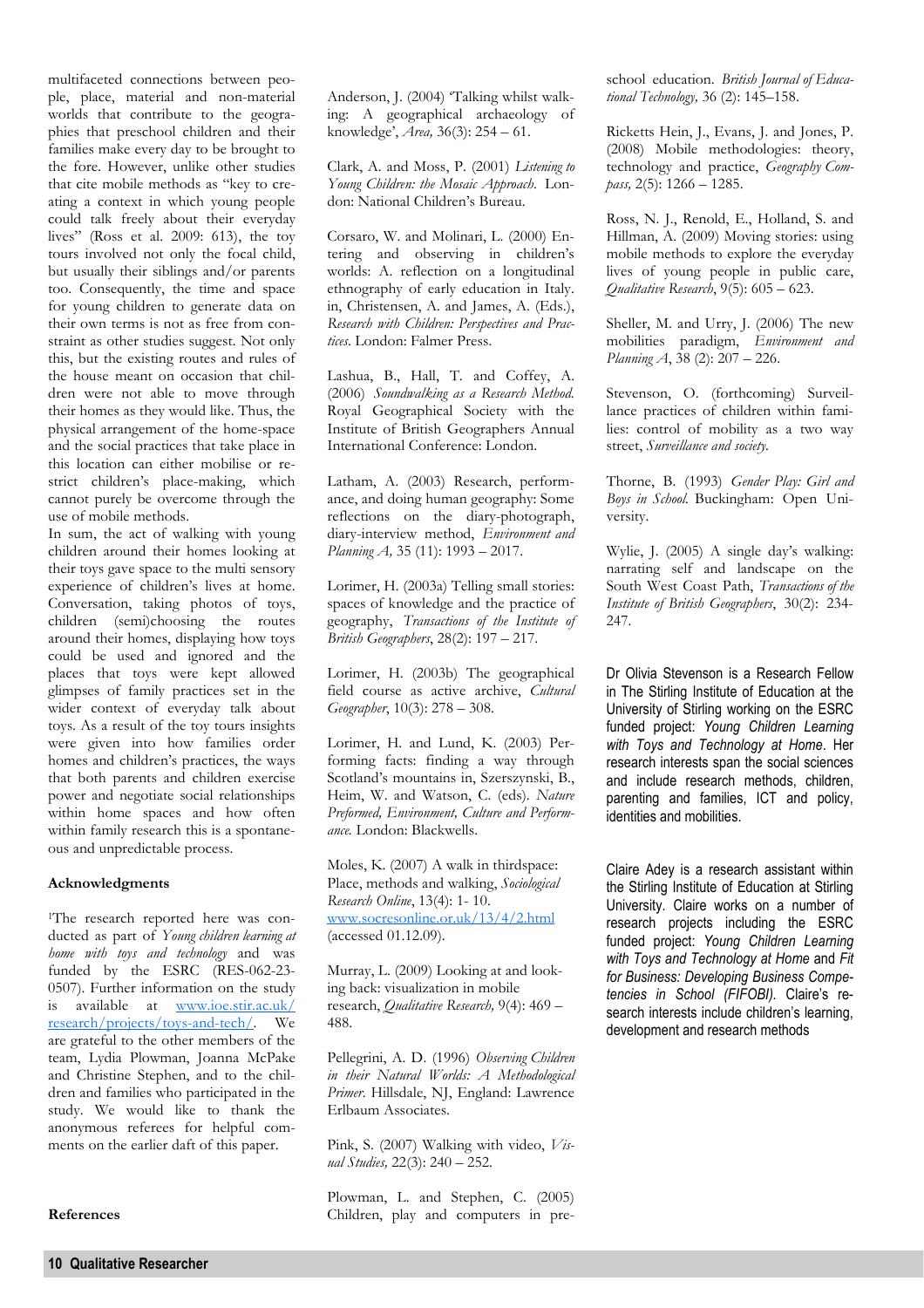### **Walking with Andrei in Swansea, or going where the paths take me…**  Keith Halfacree

"To question the habitual. But that's just it, we're habituated to it. … What we need to question is bricks, concrete, glass, our table manners, our utensils, our tools, the way we spend our time, **our rhythms**" (Georges Perec 1999: 210, my emphasis)

This paper is about walking as both practice and potential method. It originates not in a research project but in the less routine walking that, on a near-daily basis, involved myself, a pram and my son Andrei in the year following his birth in September 2003.

Like Georges Perec, social scientists have in recent years become increasingly interested in the more mundane aspects of everyday life (e.g. Holloway and Hubbard 2001). One aspect of this fascination is to demonstrate, first, how it is typically highly routinised and, second, how these routines can perform, state and reproduce key structures of contemporary society. Consequently, although routines should not be understood as being so firmly structured as to exclude a degree of everyday evolution and transgression, the breaking of routines has transformative potential. For the individual, this can offer new insights into supposedly 'known' places and facilitate critical thought and reflection that can sometimes be individually transformative.

### **Routine walking**

Walking is a key element within many of the routine activities of most of us but with different walking styles associated with specific tasks and their associated space-times. For example, consider how one's bodily deportment varies, the extent to which the walk itself is taken-forgranted or more reflected upon, the affective experiences of the activity, or the different levels of sociality involved, that are usually caught up in the following types of walking that I engage with more or less regularly:

- Going to the corner shop for milk or the paper;
- Travelling with friends to and between pubs on a Saturday night;
- Taking a Sunday stroll with the family or to walk off that hangover;
- Shooting off to the photocopier to get the journal article just printed;
- Coming home late at night through a 'risky' area, such as a park;
- Following a long-distance footpath for pleasure.

Recognising this routine yet differentiated character of much of our walking allows brief critical reflection on associations made between walking and 'radical' practice. This is represented from de Certeau's (1984) seminal 'walking in the city', where walking facilitates development of a more autonomous and empowering subjective reading of the city than a distanced and representational 'view from above', to Solnit's (2001) celebration of 'wanderlust' (see below). It is also apparent in more explicitly activist material, where human-scale movement, 'the mind at three miles an hour' (Solnit 2001: 14), has become a metaphor for how an anarchist-inspired movement should constantly evolve: 'Rather than seeking a map to tomorrow, we are developing our own journeys, individually and collectively, as we travel' (Notes from Nowhere 2003: 506).

This connection is alluring and exciting. However, it is important that all kinds of walking are not somehow seen as equal or even just disaggregated into a range of styles as already suggested. Neither is walking's supposed ability to be somehow integrative for the individual, expressed by all these contributions, its **only** potentially 'radical' input. For example, Solnit (2001: 9) argues that, in contrast to the disconnected spaces that comprise much of daily life, 'On foot everything stays connected'. Seen in the context of the routines of everyday life, this suggests walking **re-inscribing** routines. Fine if we are content to see walking as providing space for critical thought (Solnit 2001: 5), but less 'radical' if one of our tasks is also to question and challenge many of the routines of everyday life with which walking is so closely implicated. What happens, though, when walking fleetingly becomes less routine? Or, as the Exeterbased *Mis-Guides* (2006: back cover) advocate, when we engage more 'disruptive walking'?

### **Less routine walking… with Andrei**

The most celebrated group to embrace less routine walking were the Situationists, who promoted the *dérive*, 'a… freeform but critical drift through urban terrain' (Pinder 1996: 416). They thought this could shake out some of the assumptions contained within the routines of daily life so as to reveal urban space in novel ways, to tap into the *psychogeographic* resonances of the city, the emotional and behavioural feel of the urban environment. It is a cause pursued still through psychogeography and taken up recently by the aforementioned *Mis-Guides* (2006), for example.

However, less routine walking can also occur less intentionally, not least when something about the potential walking environment –  $(an)$  element(s) of its *affordances* (Gibson 1986) - pulls the walker in. For this to occur, the walker has to be both open to such an allure having time and suitable 'equipment' – and to not be distracted by others wanting her or him to go somewhere else. Walking a baby, especially one asleep in a robust pram, fits the bill well.

The city of Swansea is blessed with a large number of environments ideal for baby walking. Besides the coastal path, there are numerous large public parks. Many of the latter were within easy walking distance of our house. I even christened one of my walks the 'Four Parks Walk'. This walk seems a bit unusual in hindsight, conjoining four parks unlikely to feature in any other single urban walk within Swansea, except perhaps one guided by the *Mis-Guides*.

The majority of my walks with Andrei took place in the streets and parks around our house in the western Brynmill district of Swansea, next to the University. Usually they were centred on a park but both getting there and back, and other demands, such as shopping for small items, often took me through mainly residential streets.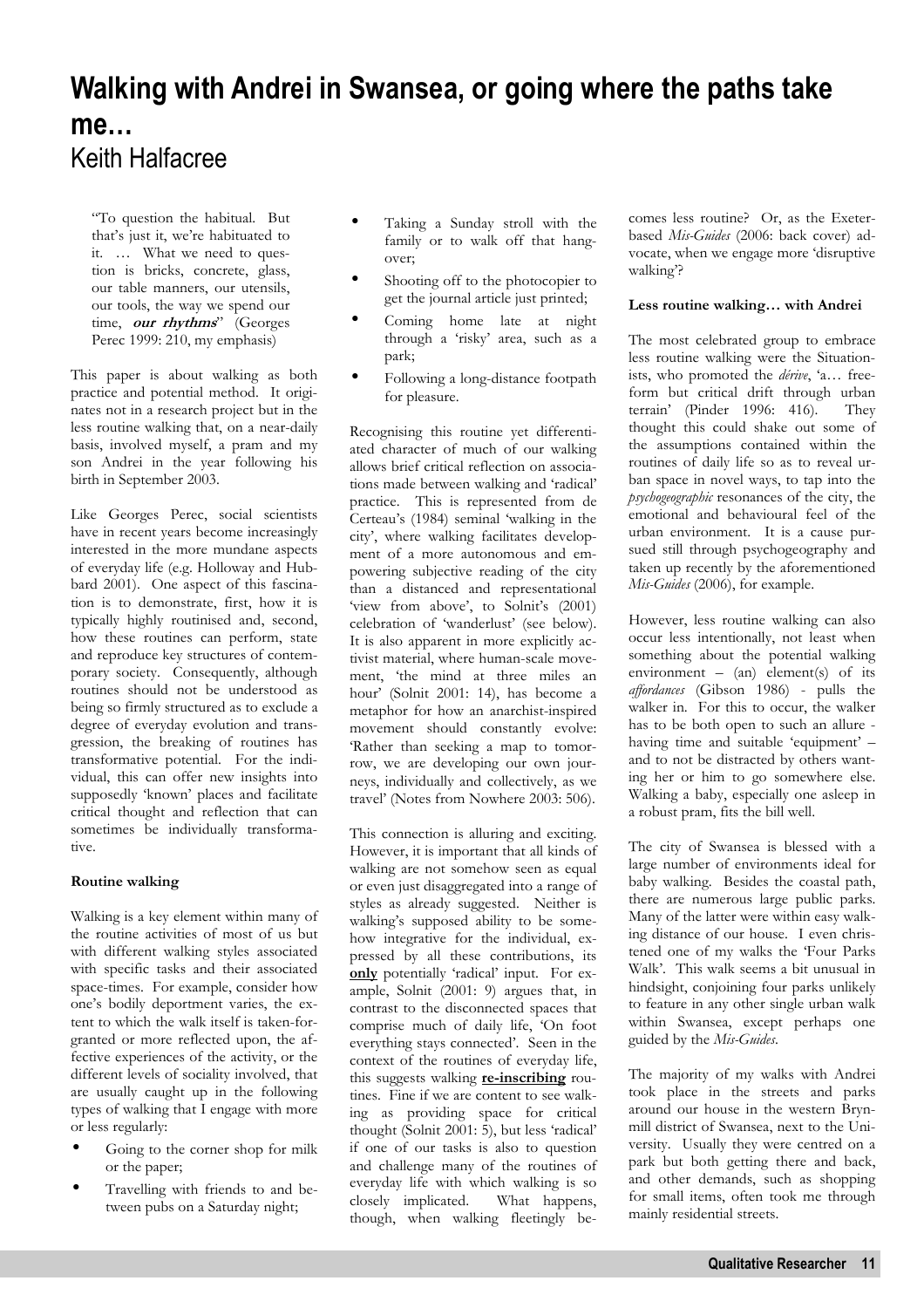From the start, the walks felt somehow 'different'. Although often having a target, such as Cwmdonkin Park, the Coast Path or Singleton Park, how long it took to get there, how long spent there, even getting there at all, did not really matter. This made the experience fundamentally different from most routine walking, where a definite place goal is usually paramount. Moreover, the sense of walking whilst pushing a pram was novel in other ways, with the need to be aware of, for example, kerbs, small potholes, other pavement users, the width of the paths, etc. being more immediate than for me as solo walker. Thirdly, a sense of having time to pause and 'stand and stare' – even sit down – also struck me as novel, usually being associated with explicitly leisureorientated walking. I became, as I wrote in my notebook, 'a different kind of flâneur' (Baudelaire, see Benjamin 1983).

Within the walks themselves, I soon found myself going to places rarely or even never been to before within my neighbourhood, in spite of being a keen walker and having lived in the area since October 1991. It was as if I relinquished some walking agency to the paths and other opportunities that had opened themselves up to me. In other words, newly activated affordances did their work and the paths drew me in. In particular, new routes opened themselves to me and the back alleys of streets – still commonplace within Swansea – became enticing walking sites.

As I went through new or at least differently appreciated routes, a variety of overlapping themes struck me, insights into both the temporal and spatial structure of Swansea all too easily excised or missed from normal routinised walking. There is not space to detail these but Table 1 below notes some.

Overall, my experiences echoed Edensor's (2008) recognition of the 'mundane hauntings' of the places he passed through on his daily car commute in Manchester. Particularly in mundane spaces such as alleyways, 'the past is less likely to be entirely dispersed of, polished away or obliterated' (p.326) and we see revealed 'traces of previous material forms, cultural practices, inhabitants, politics, ways of thinking and being, and modes of experience' (p.315). However, not just ghosts of the past came through in my walks but also a heightened sense of difference within the existing urban order, a diversity easily excised from the often blanked-out, semi-narcotised and flattened spaces of everyday routine.

### **Less routine walking and the theory of moments**

Reacting against the idea of time as linear duration and inspired by Surrealist

and Dadaist interventions, Henri Lefebvre developed a *theory of moments* that suggested a more discontinuous and impassioned sense of time and individual history. In brief, he saw the mundane temporality of everyday life frequently punctured by moments of intense epiphany - 'lived **content**' (Lefebvre 1961/2002: 341) - which we call love, anger, frustration, poetry, surprise, etc. For example, the moment of love is that intense moment of emotion and clarity when the rest of everyday life melts away. It is only fleeting before it sinks back into the confused ordinariness of everyday life, where moments 'lie shrouded, buried, at one and the same time mingled together and separated' (Lefebvre 1959/2003: 172), but it reveals with intense clarity one aspect of life. Put in terms used above, the moment signifies a breaking out from the routine that allows us to see what is 'within' the routine but hidden by its routineness.

Of course, my breaking of routines as told in this paper hardly attained the lucid intensity of the Lefebvrian moment. However, perhaps the theory can be humbled **or** expanded (*sic*.) to suggest how breaks in the everyday more generally can allow novel, reflective perspectives on the taken-for-granted to emerge, albeit fleetingly. Building on this point, my walks with our other son, Luca (b.2006), were very different to those

**Table 1: Themes Emerging from my Less Routine Walks**

| Theme                            | Illustration(s)                                                                           |
|----------------------------------|-------------------------------------------------------------------------------------------|
| Alternative economic geographies | - small businesses, old and new, hidden down alleyways                                    |
|                                  | - car boot sales                                                                          |
| Absent encounters                | - discarded rucksack in fair condition: result of crime or another story to tell?         |
|                                  | - fading graffiti                                                                         |
| Backside of studentification     | - squalid backyards of student houses: profit over community                              |
| Rhythms of the city              | - cars, cars, cars: automobility, even 'autodependency'?                                  |
|                                  | - questioned by journalist surveying use of Brynmill Park                                 |
|                                  | - park usage time-spaces - dog walkers, craft fairs, children, etc.                       |
| Hidden trails                    | - 'other' routes within Singleton Park: secret places for schoolchildren to smoke, drink, |
|                                  | love                                                                                      |
|                                  | - the '40-minute circuit' I created around this same park                                 |
| New sensations                   | - 'click click' of pram wheels on drains across pavements                                 |
|                                  | - potholes, kerbs and other obstacles easily navigated when solo                          |
|                                  | - limit to pram accessibility: 'one path too far for Andrei' – the 'unknown'              |
| Sense of place                   | - learning the sequence of Uplands street names                                           |
|                                  | - craft fair, carol singing, teenage rock band ('vocal mike knackered' but trying any-    |
|                                  | way), art installations in Brynmill Park, etc.                                            |

(Source: from notes taken on the walks)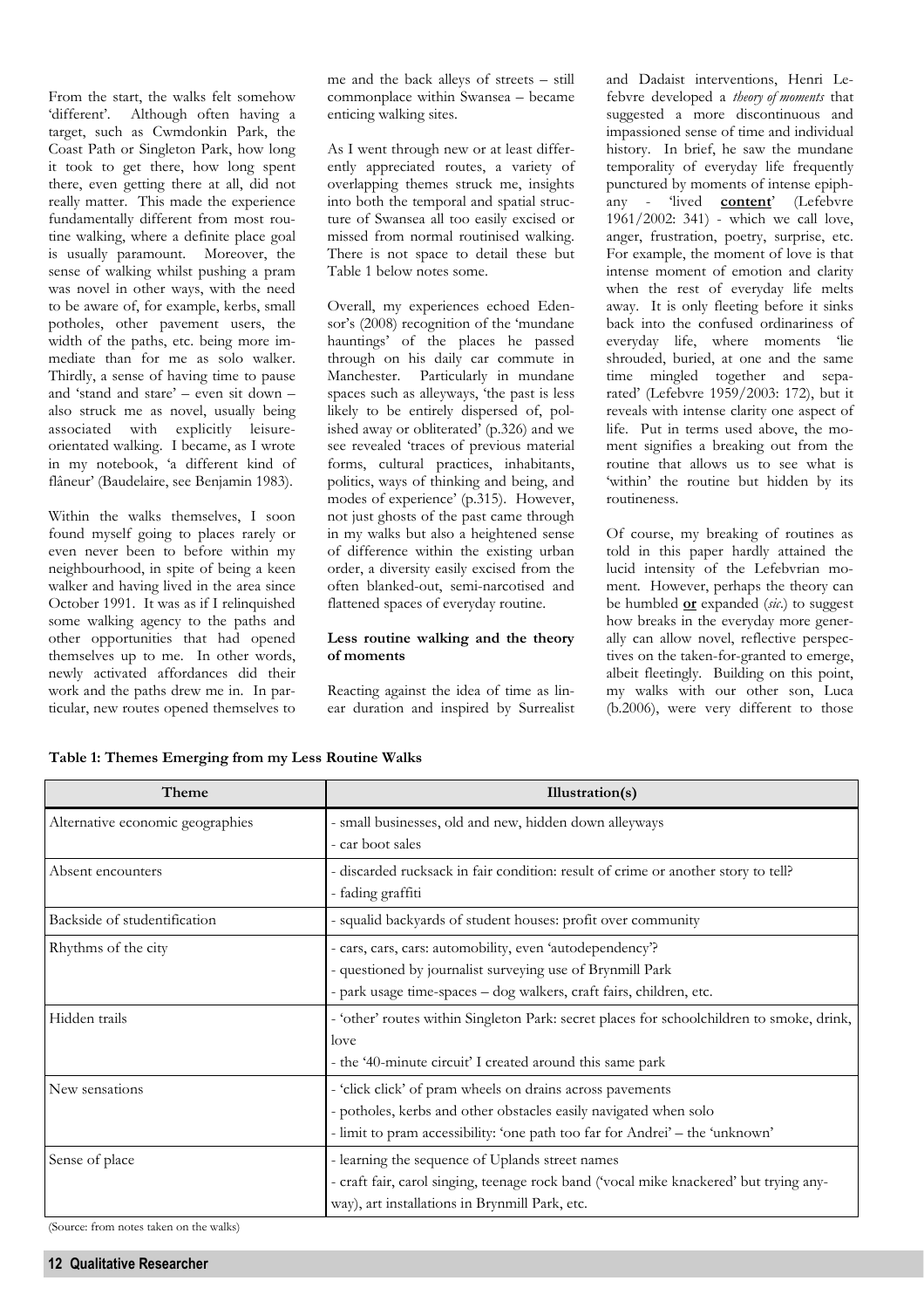taken with Andrei in his pram. First, Luca did not sleep so much, with his awakened agency having a significant impact on where I went. Second, Andrei was also usually with us and the paths – affordances beckoning or not – exerted far less control than 'Daddy, can we go to the playground?'!

In conclusion, this paper has sought to demonstrate how what I have characterised as a set of less routine walking experiences engaged with the everyday geographies of the city. This was less through walking helping to weave together the city, as de Certeau (1984) suggested, but more through affordancefacilitated less routine walking providing a momentary revelatory opening-up and exposure of the diverse make up of the contemporary urban order. Such is a way in which walking can, therefore, question the habitual.

### **Acknowledgements**

This article is based on a paper presented at the 2007 Annual International Conference of the Royal Geographical Society with Institute of British Geographers. I would especially like to thank the late Duncan Fuller, Richard Yarwood, Kate Moles and an anonymous

referee for encouragement and, of course, Andrei and Luca for content.

### **References**

Benjamin, W. (1983) *Charles Baudelaire: a Lyric Poet in the Era of High Capitalism*, London: Verso.

De Certeau, M. (1984) *The Practice of Everyday Life*, Berkeley: University of California Press.

Edensor, T. (2008) Mundane hauntings: commuting through the phantasmagoric working-class spaces of Manchester, England, *Cultural Geographies* 15 (3): 313- 33.

Gibson, J. (1986) *The Ecological Approach to Visual Perception*, New Jersey: Lawrence Erlbaum Associates.

Holloway, L. and Hubbard, P. (2001) *People and Place: the Extraordinary Geographies of Everyday Life*, London: Prentice Hall.

Lefebvre, H. (1959/2003) The inventory, in Elden, S., Lebas, E. and Kofman, E. (eds.) *Henri Lefebvre: Key Writings*, London: Continuum.

Lefebvre, H. (1961/2002) *Critique of Everyday Life. Volume 2*, London: Verso.

Mis-Guide (2006) *A Mis-Guide to Anywhere*, Exeter: Wrights and Sites.

Notes from Nowhere (2003) *We Are Everywhere. The Irresistible Rise of Global Anticapitalism*, London: Verso.

Perec, G. (1999) *Species of Space and Other Pieces*, London: Penguin.

Pinder, D. (1996) *Visions of the City*, Edinburgh: Edinburgh University Press.

Solnit, R. (2001) *Wanderlust: a History of Walking*, London: Verso.

Dr Keith Halfacree is a Senior Lecturer in Human Geography at Swansea University. Before that, he completed a Geography BSc at Bristol University and then a PhD at Lancaster University on the importance of 'representations of rurality' for the explanation of contemporary migrations to rural areas in the UK. His research interests are in rurality, migration, social theory and radical socio-spatial imaginations. He also enjoys walking, and the after-walk taste of a fine ale!

### **'The leaves beneath my feet': comparing children's descriptions of their journey to school by travel mode**  Mark McGuinness

### **Introduction**

The journey to school is a daily ritual for millions of families. This form of everyday mobility gives shape to most children's and their parent's daily routines. Concerns over sedentary lifestyles, traffic congestion and environmental degradation have brought this rather mundane and commonplace travel behaviour into recent academic and policy focus. Among primary school children, my focus here, just over one half (52%) of journeys are still made on foot. (DfT 2008). However, concern arises from the fact that the number of journeys made by children in motor vehicles has doubled in the last two decades. Forty-one percent of primary school children are now ferried to and from school in motor vehicles (DfT 2008). The UK's Department for Transport consistently estimates around one in five vehicles on the road in the morning peak times to be

related to a school run (DfT, 2006). This increases peak journey times for all road users and, crucially, increases parental perceptions of risk, as these journeys increase the theoretical and actual traffic danger to children around their school locations.

In contrast to these often quantitative studies, there has been a recent and by now sustained interest in the social and individual impacts of this change in travel behaviour, with studies variously examining children's independence (e.g. Kearns *et al* 2003; Mackett *et al* 2007), risk (e.g Jenkins 2006; Murray 2009) and health (Department of Health 2009; Sustrans 2009). The purpose of this paper is to report empirical findings from one aspect of a qualitative study designed to examine the relationship between travel mode and children's descriptions of environment and place.

### **Methodology**

Mainstream studies of transport and travel prioritise quantitative measures of distance and categorisation of trip purpose. This research adopted a distinctly qualitative approach seeking to place children's descriptions at the centre of activities which encouraged children to describe and recollect features of significance to them in their 'travel worlds'. Usual travel mode was recorded in order to enable categorisation and comparison.

The study took place in two primary schools in the Bristol-Bath area, one urban in character and quite typical of state primary schools; the other school was a successful, sought after church school set in a leafy suburb. The findings reported here derive from activities undertaken with two classes at year 6 (age 10-11). Head teachers in each school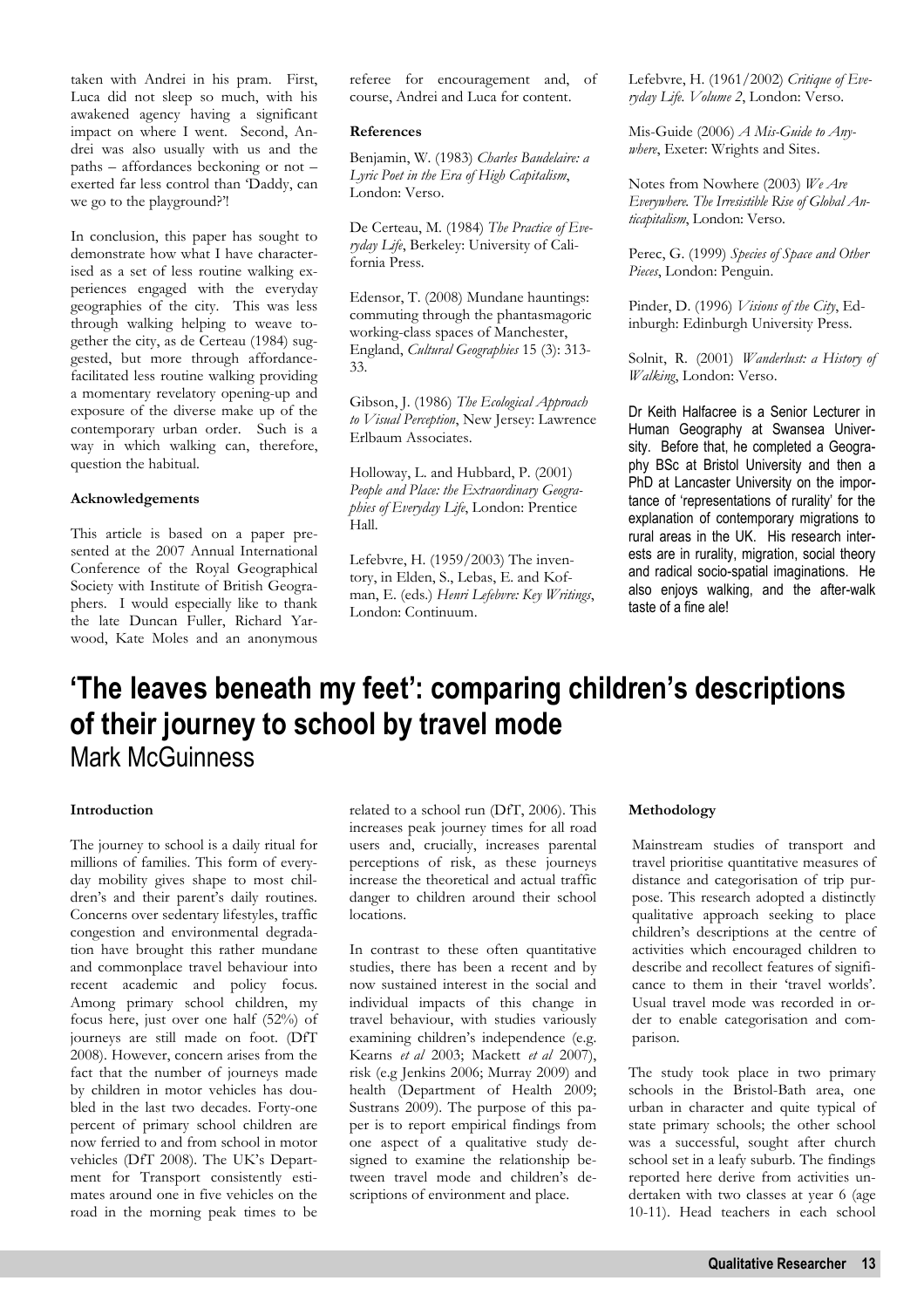nominated a 'good group' to work with, one in each school. Tasks were embedded into the normal delivery of the Geography Key Stage 2 curriculum. The research activities took place in the autumn term and the general weather conditions during the three weeks of the research were predominantly pleasant, sunny days, with unseasonably cold mornings in one week. Fifty-three participants contributed to the research, and parental/carer consent was sought and obtained for each participant.

Many of the activities adopted visual methodologies, producing mental maps of children's communities and maintaining photographic diaries of travel experiences during a set period of time (Rose, 2007; Laurier & Brown, 2008). The aspect reported on here, however, presumed that if experience of place was more immediate and multi-sensory whilst walking, then an opportunity for children to reflect on these journeys in visual and extra-visual ways was important. The workshops undertaken in this part of the project thus worked with participants to encourage them to reconstruct a wider sensory recollection of their daily journeys, encompassing sound, touch and smell as well as sight. Data were captured via individually completed worksheets that were completed following classroom discussion.

This extra-visual aspect was, predictably perhaps, the most challenging aspect of the research. Children's sensory hierarchy is, like those of adults, in a complex relationship with wider socio-cultural processes that, as Paterson (2007) argues, prioritises the visual. Participants readily grasped the remit and purpose of tasks when considering visual reconstructions. However, when asked about what things they might touch, smell or hear, their recollections were decidedly less immediate – 'what do you mean?' was a common response. Small group work, examining the sonic environment of the school, or the haptic environment of meal times were designed to help children understand the remit more fully.

### **Children's descriptions of their journeys**

Participants, whether they usually walked or were driven to school, were able to recollect plentiful key features of their environment. Predictably, other schools, hospitals, roundabouts and crossing points featured in responses from all groups. Perhaps more surprisingly, features associated with the facilitation of car travel – especially petrol stations and road bridges - were equally noted by both walkers and passengers as significant 'punctuation marks' in their journeys. For example:

> *I see the Hospital, Tesco Esso garage, church, houses, old peoples' home, cars* (car passenger) *I see cars, bridge, trees, nettles, A36, railway* (walker) *I can see shops, Esso garage, buses, houses, cars, hills and a park* (walker)

These were usually episodic descriptions and were, generally, consistent with the journey itineraries and maps recorded elsewhere in the project, demonstrating an authenticity of account and permitting a reasonable degree of confidence in the accuracy of journey narration. However, there was an interesting tendency among those who usually walked to school to cite a much greater depth of knowledge of their locality:

> *I see herons, kingfishers, river, roads, Georgian buildings, ducks, swans, signets* [sic]*, boats, Café Uno, Pulteney Bridge, Sydney Gardens I usually see the Enterprise Pub, Parson Street school, The Miners Arms, pet shop and Alphabet Zoo I can see cars, [the Clifton] suspension bridge, trees, church, people, park, post office*

This compares with typical descriptions from the car passengers, such as:

> *I see cars, trees, flowers, road, traffic, traffic lights, people I see lots of cars, trees, people, buildings, signposts, traffic lights*

Those who walked were more likely to be better able to name streets and buildings, as well as offering a greater amount of micro-level detail to illustrate their descriptions of place. These differing levels of detail about localities were consistent across the sample.

Having worked with participants to 'open up' their sensory recollections, it was refreshing to see a good level of detail emerge from the descriptions offered by both travel mode groups. The enclosed, more controlled environment inside the car might lead to assumptions of a stultified or limited ability to describe their environment. As we see below, the scale of description is, as we might expect, somewhat more limited; however, the eye for detail is nonetheless evident:

> *I can see the back of a car seat. I hear the beeping of horns, arguing, chatter, leaves, ringtones, animals, people building, wind, traffic. I always hear the radio, my mum singing, traffic. I smell the car's air fresheners and car fumes. I smell salami, which I eat in the car. I can feel the leather seats, my sister's hand. I touch my clothes when I sit with my hands in my lap. I touch my phone, GameBoy SP, the windows.*

Those who walked to school, traversing environments open to the elements and with more opportunity to interact with features encountered on the route described their immediate environments in far more varied and richer detail, for example:

> *I see the flowers in my garden and see the leaves beneath my feet [and] the fallen apples on the ground. I can hear the sound of my trousers rubbing together. I hear birds call and the crickets chirp. I hear the wind, the leaves and the sounds of shouting in the playground. I hear birds tweeting, cats meowing/purring, the thud as I walk along, chatting. I smell car fumes, dogs mess, cigarette smoke, beer, dustbin lorries smell. I touch cat fur, leaves, brick walls, my backpack, my mobile, my lunch box, the school gates.*

Both walkers and car passengers described in broadly equal measure the smells and sounds of the usual traffic congestion on their journey to and from school. However, the key difference, as evidenced above is the richer sensory environment upon which walkers draw when describing their world, compared to the more predictable and controlled environment described by the car passengers.

### **Discussion: the complexities of children's travel worlds**

This research confirms that children's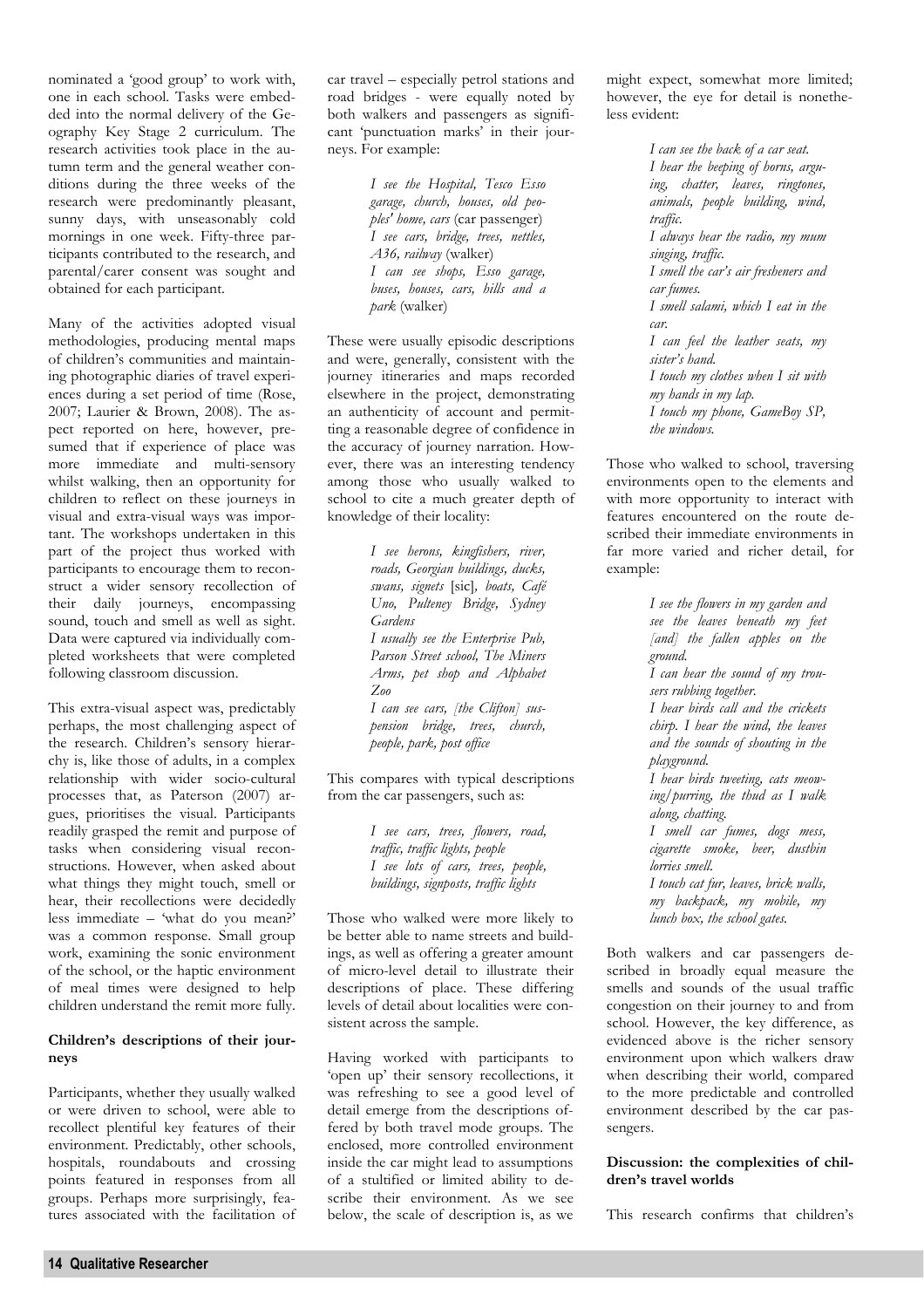travel worlds are complex outcomes of myriad discourses of risk, opportunity, parental choice as well as the product of parental negotiations over children's autonomy and real or perceived timepoverty (Murray, 2010). However the data suggest that, in general, those who walked were able to talk at some length and record their journeys at more extensive levels of detail compared to those who were car passengers. This is consistent with data elsewhere in the project, walkers being impressively able to pinpoint and map individual landmarks such as a friend's house or favoured play space. The walkers were much more likely to be able to accurately map their different home/travel/school/play environments through the mental mapping activities or the more conventional Ordnance Survey maps that the classroom sessions began with. The car passengers, on the other hand, found this task much more difficult, perhaps unsurprising given the lack of autonomy over route choice, the speed of travel and the relatively constrained view to be had from the car window.

Discussion revealed that it was not a simple case of these latter participants *lacking* a sense of spatial configuration, but more a case of the distances involved making it much more difficult for these home/school/play worlds actually to fit together as children lived in entirely different communities outside of school time. My detailed preprinted maps of the school locality and environs often didn't extend far enough for these participants to be able to map their routes, many being dropped off at school having already travelled several miles, some even travelling in from a neighbouring county.

Those participants who walked to school were more likely to offer vivid and varied descriptions of their travel worlds than their colleagues in cars. Clearly the additional time and opportunity to encounter the unexpected made possible through a walking journey offers quantitatively and qualitatively different opportunities (a friendly cat, the feel of a wall, the sound and feel of leaves underfoot) than the more predictable and controlled experiences had by those passing by in 'Mum's Taxi'. Of course the controlled nature of the car passenger experience is precisely the attraction for parents concerned about safety or those who are time-poor. The research does suggest that walking journeys to school could be considered a potentially valuable (notquite) extra-curricular opportunity to develop creative and imaginative skills as well as the daily opportunity for the kinds of unpredictable social interactions envisaged in DfT's (2004) *Walking and Cycling Action Plan*. In conclusion, the qualitative differences in the nature and extent of environmental description offered by those experiencing different travel modes here confirms the inextricable links between mobility and place construction and the need for further investigation.

### **Acknowledgement**

Thanks to all the children and their teachers who contributed to this research. Thanks also to the anonymous referee who provided valuable comments on the draft. Winston Taylor provided administrative support. The research was funded by a Small Research Grant from the Royal Geographical Society with the Institute of British Geographers.

### **References**

DfT (Department for Transport) (2004) *Walking and Cycling: An Action Plan*,  $http://www.dft.gov.uk/pgr/$ sustainable/walking/actionplan/ ingandcyclingdocumentinp5802.pdf [last accessed 1st February 2010].

DfT (Department for Transport) (2006*) Travelling to School Initiative: report on the findings* of the *initial evaluation*, available<br>from: http://www.dft.gov.uk/pgr/  $http://www.dft.gov.uk/per/$ sustainable/schooltravel/research/tsi/ travellingtoschoolinitiative5757? page=1#a1000 [last accessed 30th January 2010].

DfT (Department for Transport) (2008) *Travel to School Personal Travel Factsheet - March 2008,* available from: http://  $www.dft.gov.uk/pgr/statistics/$ datatablespublications/personal/ factsheets/school.pdf [last accessed 30th January 2010].

Department of Health (2009) *Be Active, Be Healthy: A Plan for Getting the Nation Moving*, London: Department of Health Jenkins, NE (2006). You can't wrap them up in cotton wool! Constructing risk in young people's access to outdoor play, *Health, Risk & Society*, 8(4): 379– 393.

Kearns, R.A., Collins, D.C.A. and Neuwelt, P.M. (2003) The walking school bus: extending children's geographies? *Area,* 35(3): 285-292.

Laurier, E. and Brown, B. (2008) Rotating maps and readers: praxiological aspects of alignment and orientation, *Transactions of the Institute of British Geographers*, 33(2): 201-216.

Lawlor, D.A., Ness, A.R., Cope, A.M., Davis, A., Insall, P. and Riddoch, C. (2003) The challenges of evaluating environmental interventions to increase population levels of physical activity: the case of the UK National Cycle Network, *Journal of Epidemiology and Public Health*, 57  $(2): 96-101.$ 

Mackett, R., Brown, B., Gong, Y., Kitazawa, K., and Paskins, J. (2007) *Setting Children Free: Children's Independent Movement in the Local Environment*, UCL Working Paper Series no 118, available from  $http://www.casa.ucl.ac.uk/$ working papers/ paper118.pdf [last accessed 30th January 2010].

Murray, L. (2009) Making the journey to school: The gendered and generational aspects of risk, *Health, Risk and Society*, 11 (5) pp.471-486.

Murray, L. (2010) Contextualising and Mobilising Research in Fincham, B., McGuinness, M. and Murray, L. (eds) *Mobile Methodologies*, Basingstoke: Palgrave Macmillan.

Paterson, M. (2007) *The Senses of Touch*, Oxford: Berg.

Rose, G. (2007) *Visual Methodologies: An Introduction to the Interpretation of Visual Materials: An Introduction to the Interpretation of Visual Methods*, second edition, London: Sage.

 Sustrans (2009) *Active Play and Travel: The benefits of independent active play and active mobility in childhood*, Bristol: Sustrans, available at http://www.sustrans. org.uk/assets/files/AT/APTTO/ Active\_play\_and\_travel.pdf [last accessed 02 February 2010].

Mark McGuinness is Head of the Department of Social Sciences at Bath Spa University. Following a social sciences first degree, Mark took his PhD in Human Geography. He is an enthusiastic teacher of Geography and his research interests include everyday mobilities, education for sustainability and pedagogy in the social sciences. He is a founder member of the Cycling and Society Research Group and in 2010 co-edited *Mobile Methodologies*, published by Palgrave.